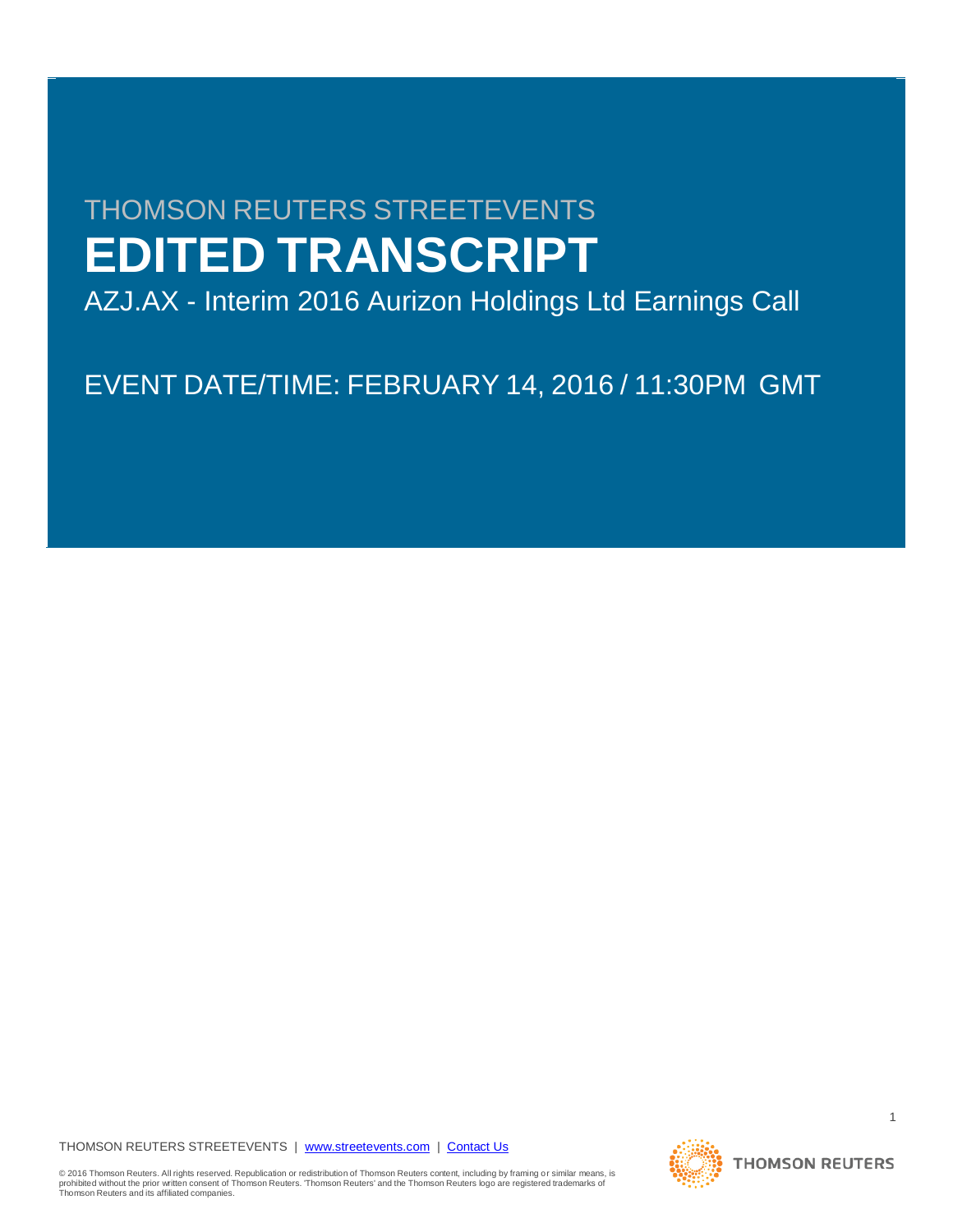#### **C O R P O R A T E P A R T I C I P A N T S**

**Lance Hockridge** *Aurizon Holdings Ltd - MD and CEO* **Keith Neate** *Aurizon Holdings Ltd - EVP & CFO* **Mauro Neves** *Aurizon Holdings Ltd - EVP, Commercial and Marketing* **Alex Kummant** *Aurizon Holdings Ltd - EVP, Network*

#### **C O N F E R E N C E C A L L P A R T I C I P A N T S**

**Simon Mitchell** *UBS - Analyst* **Anthony Moulder** *Citigroup - Analyst* **Matthew Spence** *Merrill Lynch - Analyst* **Cameron McDonald** *Deutsche Bank - Analyst* **Paul Johnston** *RBC - Analyst* **Paul Butler** *Credit Suisse - Analyst* **Ian Myles** *Macquarie Group - Analyst* **Nick Markowitz** *Morgan Stanley - Analyst* **Scott Ryall** *CLSA - Analyst* **Nathan Lead** *Morgans - Analyst*

#### **P R E S E N T A T I O N**

#### **Lance Hockridge** *- Aurizon Holdings Ltd - MD and CEO*

Good morning everybody, welcome to the first-half report from Aurizon. If you haven't already guessed, this is Lance and I'd like to welcome all of you to this webcast. I have here in Brisbane of course, Keith and the team, including each of the EVPs.

This is only the second time that we've done the half-year by way of webcast. Which, again, is a focus on our cost; we save something of the order of AUD100,000 by doing it this way. A reminder though that we do intend to be in person, as usual, at the full-year in August.

As usual I'll go through a brief overview, allow Keith to step through in more detail some of the financials. And then return to talk a little about the market background and outlook.

So let's get into it. Again, on page 4 then, the Group highlights. As always, from an Aurizon point of view, starting with sa fety. And we are of course delighted to be able, for the first time, to report a period in which we have zero lost time injury frequency rate. But I'll come back to that with a chart in a moment.

You'll have been through the results, so I won't step through each of the elements on this slide. The revenue reduction consistent with what we were saying to you in December. But excluding those previously announced items, revenue was down 4%, underlying EBIT down 2% against the 5% volume decline.

The statutory NPAT was a AUD108 million loss, as you've seen, reflecting AUD426 million of impairments. The difference between what's in the half and what we were talking about at December 23 of course, is the decision to fully impair the West Pilbara and related Aquila investments. I'll have a little more to say about that later on in the presentation.

Importantly our interim dividend is up to AUD0.113, 70% franked. Again, the Board indicating that the -- a payout at the top end of the underlying NPAT level.

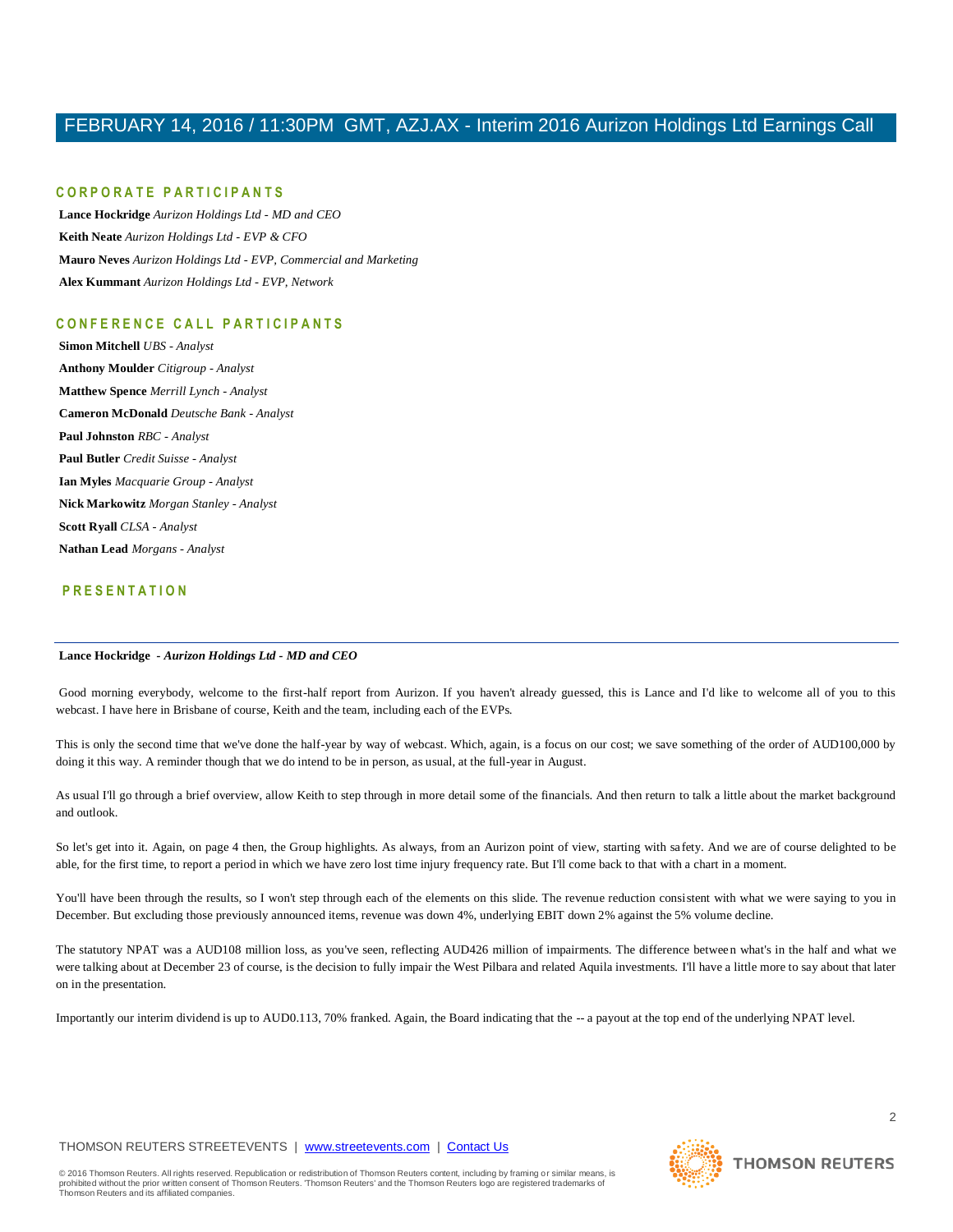If we think about operating ratio in the business, clearly these are tough circumstances, as we observed when we were talking to you in December. In that light, given where we are now, it's unlikely that our OR target for the current financial year will be achieved and the 2017 target is going to be a challenging target for us. But as we increase our focus, as we ramp up our activity, we very much underline and reiterate that our target for FY18 is an operating ratio of 70%.

In that regard, in the half that we're reporting on we delivered a further AUD56 million of transformation benefits, as you can see. That brings the total to AUD308 million since July 1, 2013. And again, I'll talk a little more about transformation here in a minute.

As we reflect on the stable volume outlook that we'll talk about this morning, and where we are, we've indicated that it is our expectation that, over the next 18 months, we will cut back our CapEx by between AUD150 million and AUD200 million. Again, we'll talk a little bit more about that during the presentation.

Overall, our strategy remains to drive value for shareholders, to return surplus funds to shareholders. In this period, the payout ratio of 100% is maintained. We are also well through the current buyback, and I can confirm that it is our intention to complete that buyback.

If we turn then to the next page. What we have over these next couple of pages -- and it will also reflect in some of the observation that Keith makes -- is a focus around talking Above and Below Rail. This is really to make sure that we can highlight, and help you better understand, some of the business. It doesn't mean that we're changing any of the structures in the business, and the functional reconciliation is in the 4D.

If I can go to a couple of the elements here about Above Rail and a couple of the callouts, again revenue there that Keith will come back to, and EBIT. Again to make the observation that the EBIT, as well as the employee shares, now includes the bad debt provision for QNI.

Transformation remains the name of the game in the Above Rail business -- indeed across the business -- to deliver sustainable value. And I'll talk later about EAs and technology, et cetera.

With respect to volumes, we saw stronger volumes in New South Wales in the period. But we also saw, as we indicated in December, a continuing ramp up of the BMA Rail volumes in Queensland and some contractual changes et cetera. Given all of that, given where we are, you'll see the outlook that we've given, of 204mt to 209mt for the full year.

With respect to customers -- and, again, I'll come back to that -- but briefly, just to reinforce that our coal customer portfolio remains strong. With 68% of volumes contracted with investment grade customers, and with 10.4 years of weighted average contract life.

On page 6 then, we talk about Below Rail highlights. Firstly -- and Keith will come back to this too -- to note that revenue is recognised on the basis of the UT4 consolidated draft. Which is a more conservative position than actual tonnes and transitional tariffs, by some AUD12 million.

Operating performance in this business continues to be strong, and it continues to facilitate the kind of improvements that we're demonstrating in the Above Rail performance. In four of the six months that we're reporting on, we saw record volumes in CQCN. And January saw an all-time record Goonyella volume, to give you some flavour of the volumes.

Technology is important, as you know, in this part of the business as well. And I can tell you that our advanced scheduling system -- automated advanced scheduling system went live in January. All part and parcel of the continued drive to operating performance and transformation in the business. The RAB at AUD5.6 billion shows how, since privatisation, the RAB in this business has grown by 81%.

Our final comment then about the WIRP fee dispute. Simply to observe that we maintain -- and we maintain on the basis, as you would expect, of having sought and received extensive legal advice -- that the notices that we were given last year were not validly given. We are in the process of undertaking commercial discussions with the range of WIRP customers. We're not in a position to be able to indicate any outcomes from that at this stage. And of course, meantime, we do reserve our legal rights

A little more detail then on transformation. I mentioned the extent of the benefit in the half, and the extent of the benefit since the middle of 2013; again, coming on top of what we've been able to do over the last five and a half years. One of our observations in this period is that, as you know, we've pointed to the importance of resolving those EAs is driving our ability to be able to maintain and improve the momentum of change and transformation in our business.

They only commenced to be implemented, as you would appreciate, halfway through the half. So we've seen less than a quarter, thus far, of benefit from the EAs. But you can see the statistics there, with overtime down 41%, annual leave 20%, absenteeism 45%, train crew cancellations down 65% in coal.

#### THOMSON REUTERS STREETEVENTS | [www.streetevents.com](http://www.streetevents.com/) | [Contact Us](http://www010.streetevents.com/contact.asp)

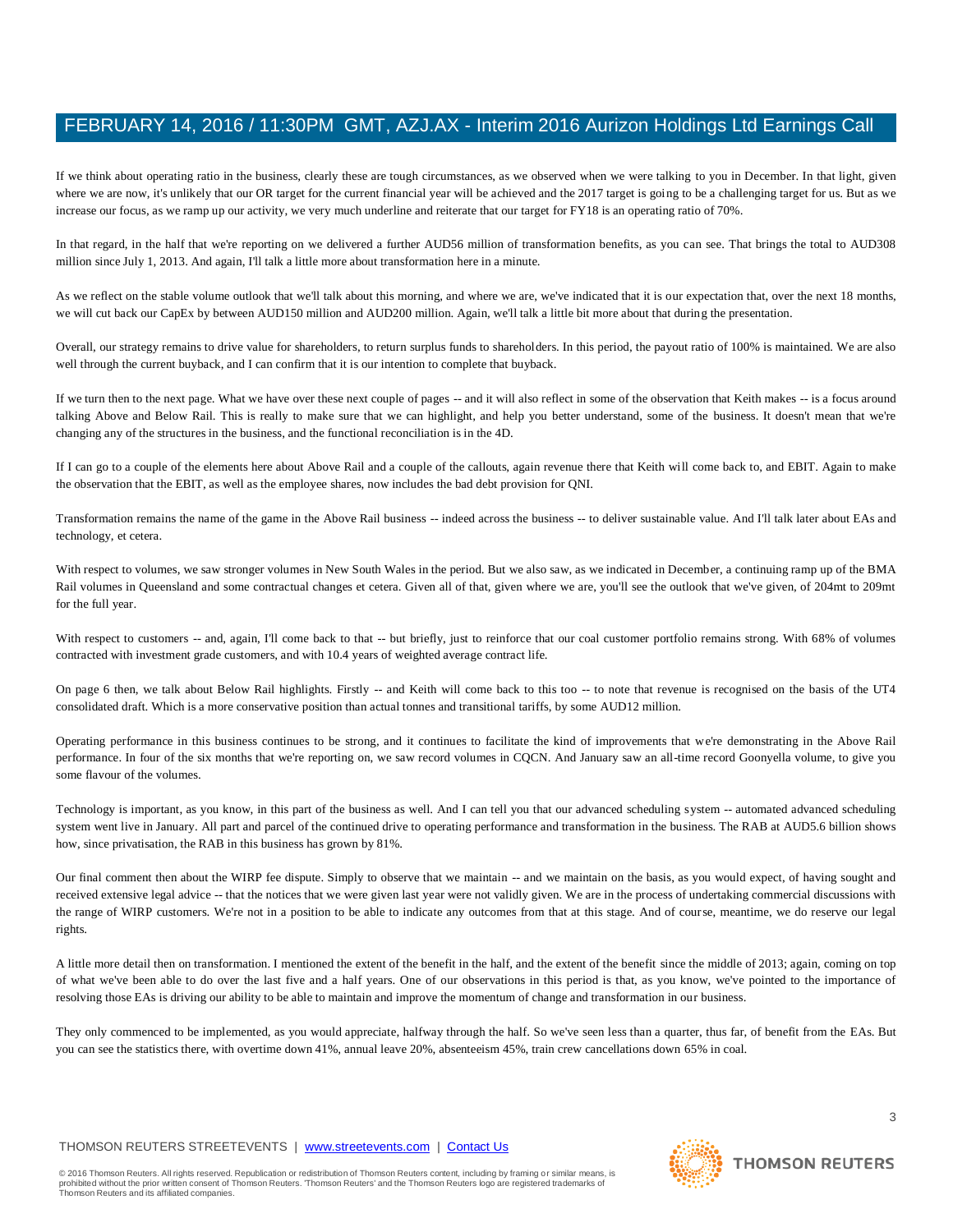These are the kind of changes that we've been pointing to all along. That drive flexibility, that drive our ability to be able to, not only maintain, but to leverage up our transformation. Similarly in the technology space, we continue to implement, and see the benefit of, the Wayside condition monitoring that we've spoken to you about on a number of occasions.

FMT, our freight management transformation system, went live, in terms of its first component, in December. So clearly, early days. But I would say to you anecdotally that, at this stage, we're seeing benefits at and above that which we anticipated. We remain both on time and on budget, with respect to that project.

Fuel consumption, you can see the continued improvement there. All of these, in other words, are evidence of the continued transformation journey.

In our centralised area, we've reduced the number of FTEs by 10% since June of last year. Overall in the half, number reduction, headcount reduction of more than 400, or 6%.

Transformation is the key to the future in the kind of tough environment in which we're operating at the moment. We have established a dedicated unit reporting to me - - and I'll talk a little bit more about that later on -- which we're confident will see us delivering at the top end and above, of the range of that AUD380 million range that we spoke to you about previously.

Finally then, before I hand to Keith, with respect to safety, I mentioned the lost time injury performance, which continues. Our total recordable injury frequency rate, I might say, was most impacted in terms of that kick-up by the Julia Creek derailment at the end of December. We remain on the journey. We remain focused on safety. We remain very much focused on driving safety improvement in our business.

But if I can now hand to Keith to talk to some of the financial details.

#### **Keith Neate** *- Aurizon Holdings Ltd - EVP & CFO*

Thanks Lance, and good morning everyone. Turning to the Group financial highlights. Group revenue, as you can see, is down 11%, some AUD207 million. Adjusting for the non-recurring impact of CRT, TSC and the QR maintenance contract, plus the sale of Redbank, on a like-for-like basis revenue is down some 4% or AUD74 million, reflecting two main drivers. Firstly, a net reduction in pass through charges of AUD15 million, with a decrease in fuel of AUD30 million, offset by AUD15 million increase in external network access fees, and secondly the 5% reduction in volumes, which drove a decrease of AUD59 million in the topline, obviously net of access and fuel.

I'll touch on total operating costs for the Group, which were down some 12% or AUD151 million to just under AUD1.1 billion for the six months, driven by transformation benefits, lower fuel costs, and obviously the reduction in volumes, but offset by a significant increase in depreciation of AUD27 million, mainly in the Below Rail business, as the likes of Wiggins Island and Hexham were commissioned in the period.

Underlying EBIT is down 17% to AUD403 million. Again on a like-for-like basis, excluding the impact of the items I noted earlier, EBIT decreased less than 2%. I'll cover this as part of the bridges later on.

At a statutory level, the EBIT and NPAT results both reflect the impact of the impairments of AUD426 million before tax, or AUD345 million after tax. Finally on this slide, the underlying earnings per share, down 22% from AUD0.144 to AUD0.112 per share, saw an increase in the interim dividend of 12% to AUD0.113 as the 100% payout of underlying NPAT was maintained. As Lance noted earlier, franking on the dividend will be 70%, compared to 0% in the previous half.

Moving on to the earnings reconciliation. This slide sets out the reconciliation between underlying earnings of AUD403 million and the earnings as disclosed in the statutory accounts, which is a net loss of AUD108 million. The ASX release last year disclosed impairments estimated to be in the range of AUD215 million to AUD240 million for rollingstock and strategic projects, as set out on the right-hand side of the slide. The final amount impaired in this regard was actually AUD252 million, and included an additional AUD12 million for a number of minor projects that were identified during the review as being ancillary to project gamma and the rollingstock.

We also noted in the release that the investment in West Pilbara Iron Ore project was under review, following the decision by the partners in late December to put the project into care and maintenance. The outcome of that was the decision by the Board to write off the remaining study costs and the investment in Aquila attributable to the West Pilbara project of some AUD83 million and AUD91 million respectively, making total impairments for the period of AUD426 million. The remaining investment in Aquila is carried at AUD75 million, and it represents Aurizon's 15% share of cash on hand plus AUD8 million in respect of Eagle Downs. For clarity, the Gamma and the West Pilbara projects now have a carrying value of nil.

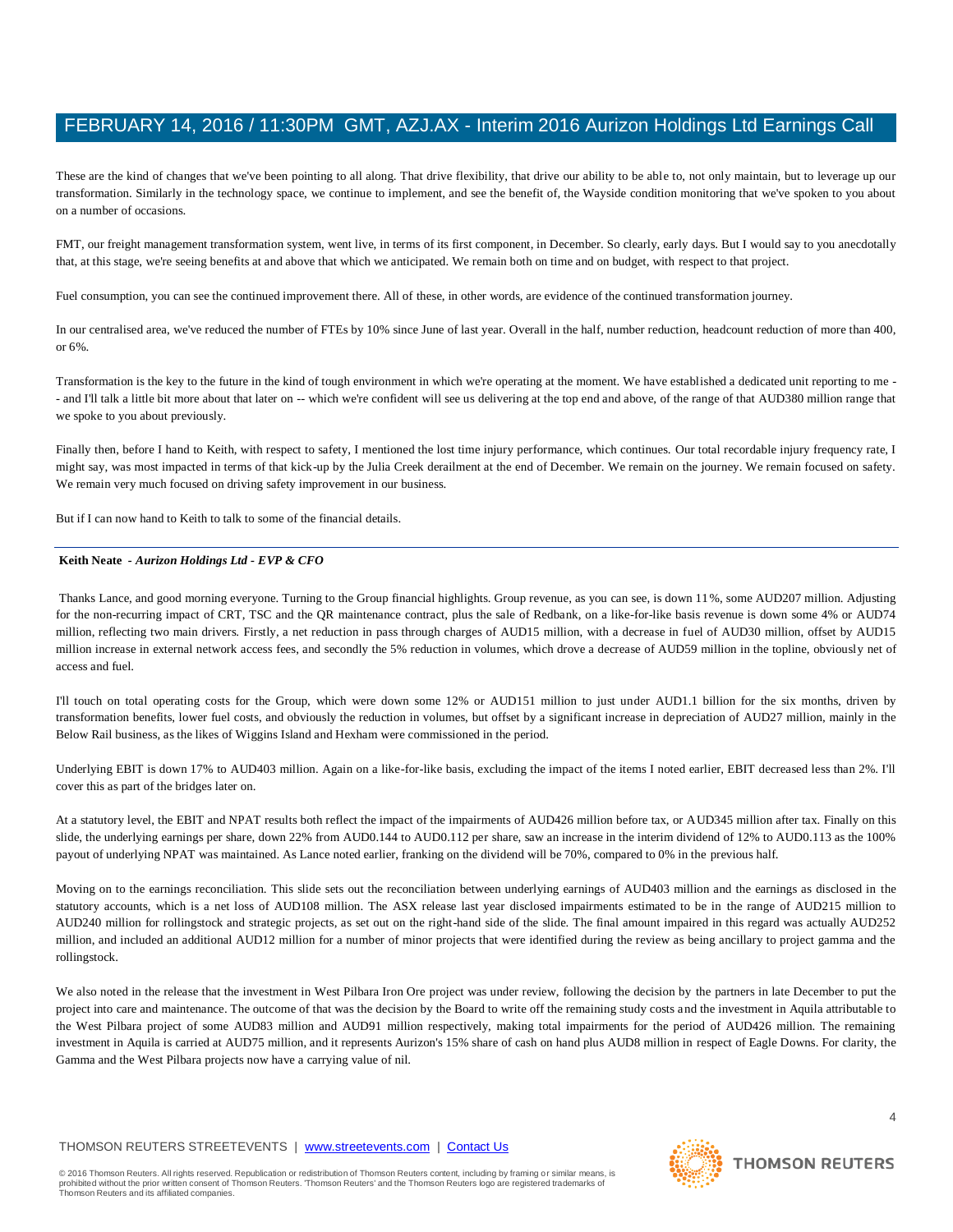Moving to the EBIT bridge for the Group, the first two items we've already touched upon, and adjusting for these the Group EBIT, as I noted earlier, down 2% to AUD403 million. I'll go into more detail for the separate Above and Below Rail businesses in a moment, but this bridge highlights just how leveraged the Group is to volume fluctuations, particularly in the Above Rail business. As you can see, all of the gain from transformation has been lost to the AUD59 million reduction in Above Rail revenue. It reinforces Management's focus not only on right sizing the business to remove excess capacity, but just as importantly, on driving structural change to the cost base, in order that we can be more agile and responsive to volume fluctuations going forward.

A couple of call-outs on this slide. In the other box on the right-hand side are the one-off impact of the employee share gift and the QNI bad debt provision of AUD18 million. Whilst a further provision of around AUD3 million was incurred for QNI railings in early January, neither of the costs are expected to recur in the second half. Although we are continuing to rail nickel for QNI, it's now under guaranteed arrangements with the administrator, for which I can assure you we've been receiving full payments.

Finally on this slide, I'd note that included within the Group result are redundancy costs of some AUD16 million. Whilst it doesn't appear on the slide as it's the same number incurred in the first half of 2015, I'd note the majority of the affected employees, as Lance highlighted, left the business during the second quarter. So the full run rate of benefits will only accrue in the second half of the year.

Moving on to the EBIT bridge for Above Rail, again adjusting for CRT, TSC and QR, the underlying result of AUD238 million shows a reduction of AUD53 million or 22% in EBIT, highlighting even more clearly the leverage of the Above Rail business. Working across the bridge, after the employee share cost, which is the AUD13 million attributable to the operations, commercial and marketing, and support functions, the first two bars show the revenue drivers, with a revenue quality impact of AUD12 million reflecting lower performance incentives and a change in the customer product mix, and the volume impact of AUD47 million caused by coal, down 4%, mainly due to the continued ramp-up of BMA rail operations in Queensland, but also the expiry of the Anglo-German Creek contract in late 2014. Iron ore down 3% as expected on expiry of the mineral resources contract in the first half 2015 result. And freight, which is down 6% and reflects I guess the tough market conditions we're facing, caused to a very large extent by a significant excess of road capacity competing in what is essentially sub-economic rates.

On the transformation, we've highlighted the breakdown in there, and Lance covered this earlier, so I won't repeat it here. The final box on the right in the other cost impact of AUD34 million, one call-out is the labour escalation cost of AUD15 million. This includes some three months at the new EA increase of 4%, but it also includes AUD10 million for the uplift of annual and long service leave provisions at the same 4% rate. Again, not expected to occur in the second half.

Before moving on to the next bridge, I'd also note the 5% volume reduction was not fully reflected in operational activity in the period, with NTKs only reducing 2%, mainly due to a 4% increase in the sector length for coal, as the Maules Creek and Rolleston hauls ramped up. This partly offset the impact of the transformation benefits to derive essentially a flat unit cost outcome compared to half 1.

In terms of revenue, on the same basis, coal yield is down some 5%, principally reflecting the 4% increase in sector length, the lower fuel pass through revenue, and also the impact of the product customer mix change. The underlying revenue for the second half 2015 when compared to the first half 2015 is actually flat, as Lance will highlight later on.

Moving to the Below Rail bridge, as you can see a pretty straightforward result for the Below Rail business, with EBIT up 12% to AUD245 million, driven by a 10% increase in revenue and tight cost control, but offset by an 18% increase in depreciation, as I mentioned earlier, on commissioning of Wiggins Island and Rolleston, but also including capitalisation of rail renewals. I'll talk about that in just a moment.

Volumes were marginally down by 700,000 tonnes to 114 million tonnes when compared to first half 2015, but were up 3 million tonnes or 3% on second half 2015. Access revenue for the period was up AUD59 million, and has been recognised on the basis of the consolidated draft decision. We've adopted this approach as we believe it reflects the most likely outcome for the year, but I would also note it is more conservative than the outcome that would have been under the basis used last year, where it was actual volumes railed at the transitional tariffs, and as agreed by industry. The difference between the two is a lower revenue of some AUD12 million.

As a reminder, I'd also note the first half 2015 result did not reflect the accrual for GAPE Take-or-Pay, which ultimately triggered at the end of the full year, skewing earnings to the second half. The basis this year essentially reflects 50% of the consolidated draft, smoothing the revenue profile over the year.

Moving on to the costs, the increase in energy costs reflects connection of the Rolleston and Wotonga feeder stations, plus increased unit charges, and is offset by the change in accounting policy for rail renewals, as I mentioned earlier. The change in policy has been included by the QCA in the consolidated draft decision, and is the basis on which we have adopted it. Rail renewals previously were expensed as part of the maintenance cost, but under the CDD are to be capitalised and depreciated, and recovered as a return on and a return of capital.

#### THOMSON REUTERS STREETEVENTS | [www.streetevents.com](http://www.streetevents.com/) | [Contact Us](http://www010.streetevents.com/contact.asp)

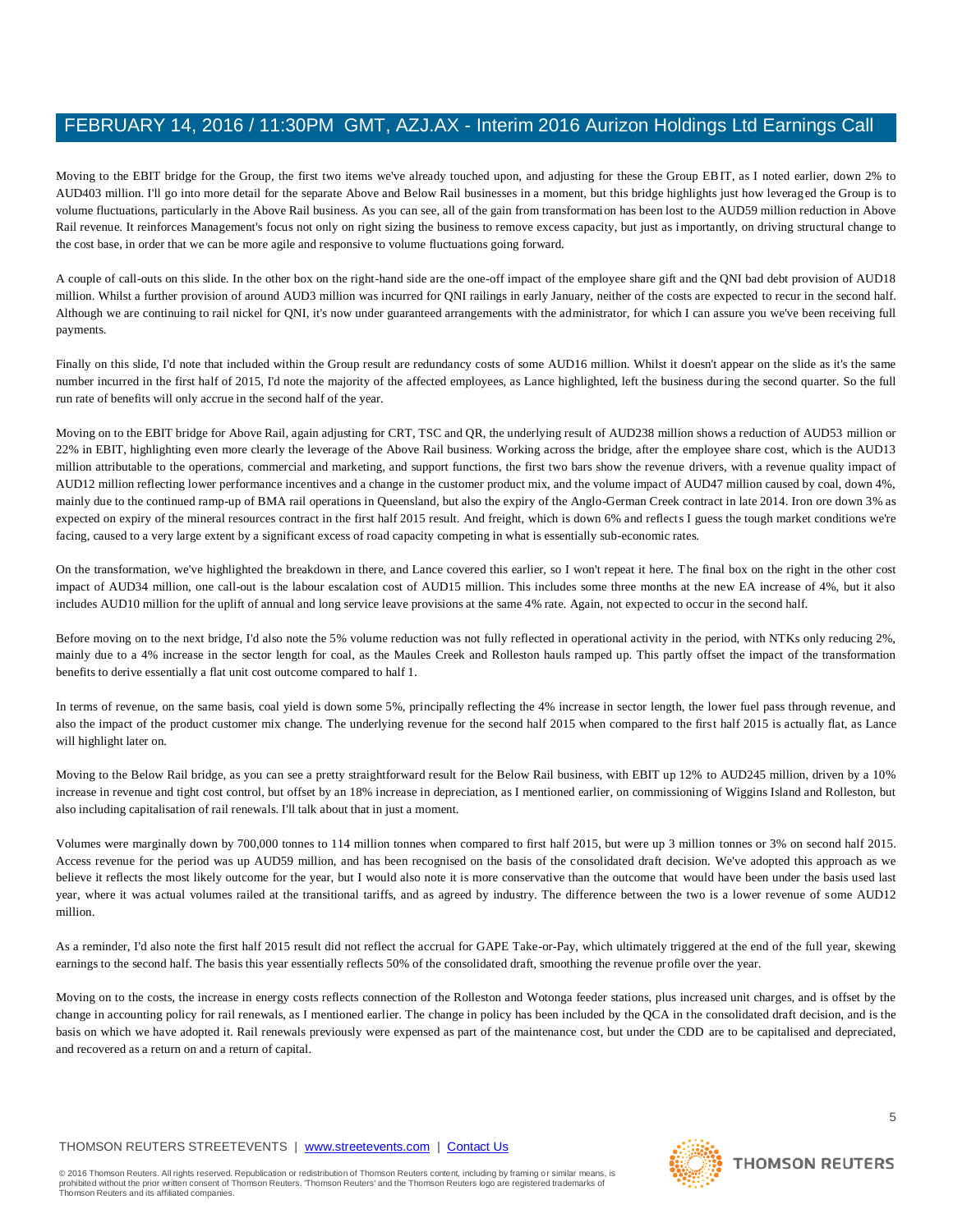Net upside in the period is only some AUD6 million, with a AUD12 million benefit in operating costs offset by AUD6 million increase in depreciation. With the increase in depreciation continuing in the second half, the full year impact is likely to be broadly flat year-on-year.

Finally I would note, and as Lance touched on earlier, the result includes no revenue from the work commercial fee, and only regulated revenue for actual tonnes railed, which were some 2.9 million tonnes.

Moving on to CapEx, as forecast last year CapEx spend is down significantly this period, with major growth projects such as Wiggins Island and the Hexham train support facility coming to an end. The only significant growth project remaining is the continued acquisition of rollingstock for Whitehaven.

In light of the current trading conditions, we have revisited the CapEx program and reviewed priorities, budgets and forecast returns. Whilst there's a little bit of further work to do, we're now expecting total CapEx for the next 18 months to be reduced by a total of some AUD150 million to AUD200 million, with AUD50 million to AUD100 million in second half 2016 and AUD100 million in full year 2017. The initial target for FY18 is in the order of AUD600 million and that includes the growth CapEx.

Transformation CapEx over the next 18 months to two years is expected to reduce by AUD50 million to AUD120 million, but this reflects more a re-phasing of current projects, together with greater procurement efficiencies, rather than cancellation of any projects.

Second half 2016 will see at least AUD50 million deferred into FY17, including such items as the wheel workshop where the technical and operational design considerations have delayed the RFP process by several months, and the technical upgrades for the narrow gauge fleet and the development of a multipurpose freight wagon which continue apace but are now focused on further trials before moving into full deployment, again deferring expenditure into FY17.

Sustaining CapEx will be cut by AUD100 million over two years, reflecting lower rollingstock requirements given the continuing improvements we're seeing in productivity. As previously, the longer term non-growth CapEx remains in the range of AUD500 million to AUD600 million.

Moving onto cash flow. Adjusting for the non-cash impairment of AUD426 million, underlying EBITDA was AUD683 million, down AUD56 million on the prior period, reflecting the trading result.

Free cash flow, however, is up AUD67 million to AUD126 million period-over-period, reflecting the planned lower CapEx spends and despite the increase in tax paid of more than AUD100 million, as you can see on the summary.

I would note, however, that whilst free cash flow has increased in the first half, it is down when compared to the AUD296 million generated in the second half of 2015, again mainly reflecting the AUD115 million tax spend and the lower underlying EBITDA result offsetting the lower CapEx spend.

Moving on to the funding update -- we continue the strategy to diversify sources and extending the tenor of our debt profile, and in that regard just prior to Christmas, we extended and repriced a tranche of AUD490 million of bank debt that had a maturity of July 2016 out to 2021.

As a consequence, we have no debt refinance due until 2018. However, we will continue to monitor and will tap the debt capital markets in future, once markets become less volatile and the margins tighten.

Average interest cost on drawn debt has reduced in the period by 25 basis points to 4.65% and the average tenor has increased to 4.5 years.

Group gearing. Group gearing increased 4.7 percentage points in the period to 35.4%, with the Below Rail business now geared at some 53%, broadly in line with the QCA assumption. With the increasing gearing, the business is now operating at the upper end of the agency metrics for a BBB+/Baa1 rating.

Bearing in mind the challenging outlook facing the resources sector and therefore our own customer base, we believe this reflects an efficient and risk-appropriate use of the balance sheet. We remain well placed to complete the buyback program, whilst also retaining a level of capacity and flexibility to manage further volatility in the markets that we operate in.

You will have seen in the press that Moody's recently advised that a rise in its rating of Baa1 was under review for a possible downgrade, as they're placing more weighting on our business risk profile having recently downgraded, as you'll have seen a number of our customers.

Management and the Board remain committed to maintaining a strong investment-grade credit rating, and we believe Moody's concerns are well addressed by the protections provided by the regulatory regime in the Below Rail business and also by the long term nature of the contracts in the Above Rail business, together with the fact the majority of our income is earned from global investment-grade customers.

#### THOMSON REUTERS STREETEVENTS | [www.streetevents.com](http://www.streetevents.com/) | [Contact Us](http://www010.streetevents.com/contact.asp)

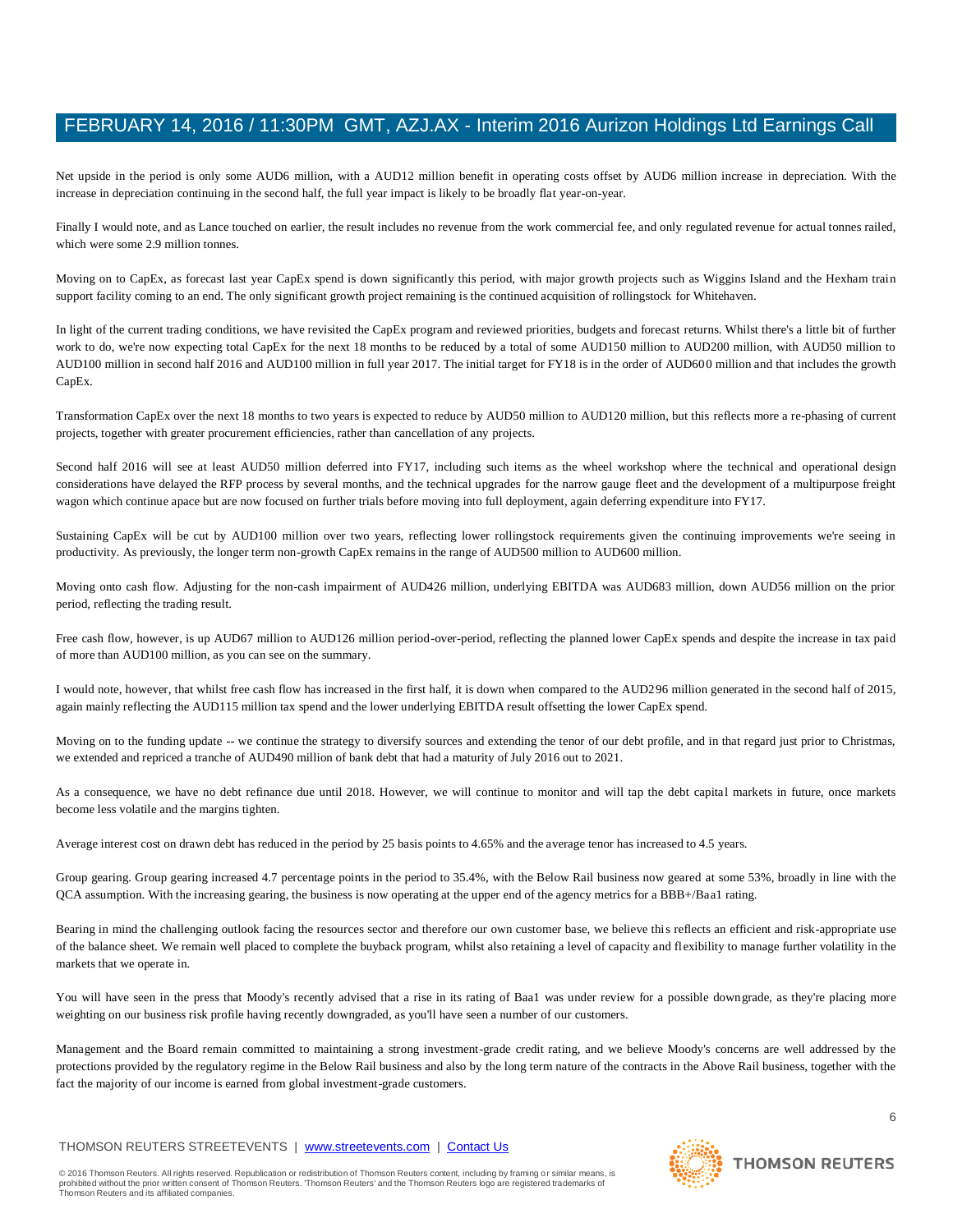With that, I'll hand back to Lance.

#### **Lance Hockridge** *- Aurizon Holdings Ltd - MD and CEO*

So then if we go to slide 19, to restate, our focus on shareholder value is undiminished. The business model sees us with an extraordinary Below Rail business and you can see the value of that in the half that we're talking about, with the proportion of earnings from what is a very stable regulated business.

Above Rail -- with all the work that we continue to do in that part of the business becomes increasingly defensive, albeit the continuing high cost proportion of that business does, as Keith observes, mean that we do continue to be sensitive to short-term volume fluctuations.

In the current market we certainly see that the volumes are likely to be flat here over the next two or three years. In the near term for example, whilst on the one hand we're seeing an uplift in volumes in New South Wales, in Queensland you see expiration of mine life and these kinds of activities, together with the broadly challenging and volatile markets in which we're operating.

What that does to us is to say we simply have to refocus, reinforce the need for transformation in the business, and as you can see in the half, what we've been consistently been doing, that remains the case.

Our target is now at or above the top end of the AUD380 million about which previously we spoke to you. Each function has detailed plans and processes that will underpin the ability to be able to achieve those efficiency and cost targets. Beyond which, as we've mentioned one or two times, we've established this small dedicated transformation unit reporting to me.

So what is it up to? I guess looking principally for the opportunity to be able to accelerate benefits. The opportunity to be able to eliminate duplication or overlap across the business, particularly in the context that we're describing to you this morning -- to revisit every resource, every element of cost in the business, having regard to that activity and that outlook as to whether we need it, whether there is a better way, and finally to monitor and measure our progress around achieving those outcomes.

As we've observed, the response to the circumstances that we're in does also go to the reduction in the CapEx in the way that Keith has described to you.

Turning to the coal market, again it's worth taking a moment just to reflect on the dynamics of the market, but more particularly our customers, that Australia Inc. plays in the global coal market, as clearly there's a lot of sensitivity about this. Clearly there's a lot of discussion about this.

What we've tried to draw together, however, on this page is some detailed summary that underpins the facts in this respect. On the left-hand side you can see both for met and thermal, recent trends in seaborne supply by origin. I particularly -- as well as taking your eye to the points of origin and the dynamics around that -- more about which I'll say in a moment -- take you to the line there which is the Australian share of that seaborne market and you can see the extent to which Australian share for example in met coal has grown to about 65%.

In the middle of this chart, the pie charts speak to the destination for Australian met and thermal coal. We all know and understand the dynamic around China, the extent to which China is such an important and indeed swing player in this space. Nonetheless, it is again worth observing that in terms of thermal coal, in terms of all types of coal, China is not our biggest customer. In terms of thermal coal, Japan is the biggest customer for Australian thermal coal. And for metallurgical coal, today India is the largest customer for met coal.

We'd reflect on some of the observations that Minister Goyal made during his visit last week, with respect to both power generation in India and the need and demand for thermal coal and steel, and the objectives that the Modi Government has to increase substantially the output of the steel sector in India over coming years. In all of those circumstances, not to get carried away but to have a more sober view about where Australia sits in all of that story.

As we've seen the diminution in supply from the United States, for example, with respect to met coal, as we've seen diminution in supply from Indonesia for their own reasons, own domestic reasons, as we've coupled that with the activity of our own customers here in Australia around cost reduction that you can see there. I believe that it's important that we maintain a balanced view of where the world is and what the world is likely to look like over the coming period.

If we step down to the next level and think about our own coal customers in an Australian environment therefore, we've set out there our volume split by type and by geography. As we've been discussing with you in recent times, as these challenging circumstances have developed, we include further detail around the credit ratings of our customers, the extent to which our customers are investment grade or are not, the cost curve position of our customers and the sensitivity around that. The principal sensitivity of course being the Australian dollar and you can see the impact there of a movement in the dollar.

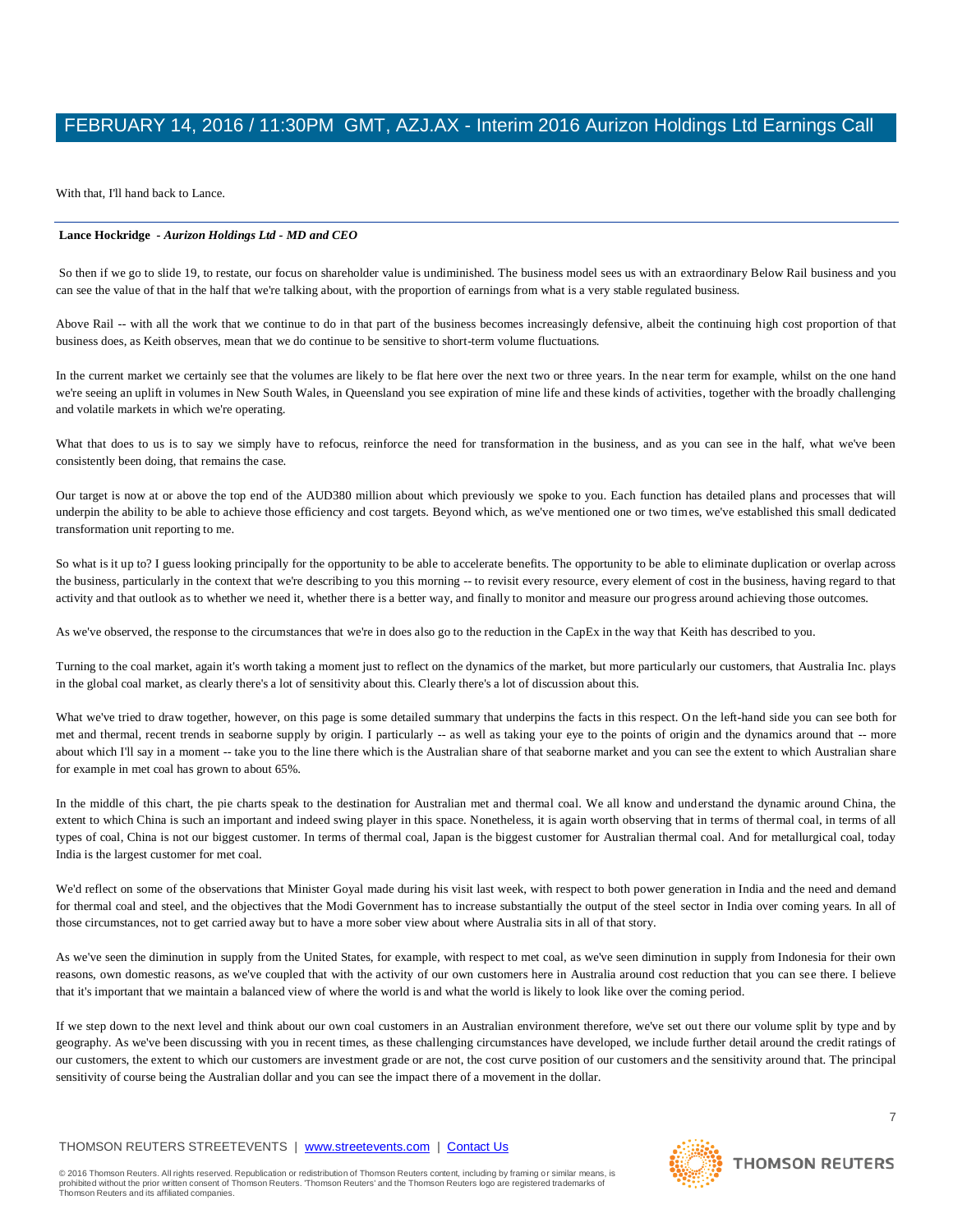26%, as of January, of our coal customers are cash neutral or worse. Not a great position to be in but I remind you that two years ago that number was 40%. So again in terms of balance, this is, self-evidently, an extraordinarily important statistic, but it's not the only factor that we look to, including things like credit rating, expandability, mine life, portfolio fit et cetera as we think about our customer suite.

Finally, there is of course a lot of speculation around the things that flow from that in terms of the status of our customers. We're indicating to the market today that as we sit here, the only coal customer who is seeking out of cycle relief is at the moment Cockatoo Coal, which as we all know is in VA.

We all understand the dynamic. We all understand the market outlook. We are not taking anything for granted, but again, in my view there is this need for balance in understanding the fundamentals and where our market security lies, having regard to the quality, the counterparty risk of our major customer base and the contracts, which is the point on the right hand side of this chart. Today, 80% of our contracts are new form, 96% by FY18, 10.4 years average contract length. No material change in the major contract renewals before 2021 from an above rail point of view. From a below rail point of view, again the counterparty risk, the top six mining companies accounting for 80% of our contract volumes. Risk being socialised across the network and work equally protected by the regulatory framework.

If I can talk to one of the elements of the above rail revenue composition, again for the sake of greater transparency, what we've set out here as you can see are the components of above rail revenue and there are a number of takeaways from this. You can see consistent with what I was just saying the extent to which the capacity charge, the fixed revenue element is increasing and the variable is decreasing as we put in place more of these new form contracts. I draw your attention to the top bar and remind you that fuel is a pass through and you can see there the cost that's been incurred and passed through in fuel. Without the pass through, revenue is down 23% -- or 4%, the same as the volume decrease in the business. Note also as we pass on the diminishing amounts of incentives, largely due to customer behaviour, as we've expressed to you, influencing revenue through them, better able to manage their railing profile against those incentives.

We've set out for you then on the next chart the look forward of our contract expiry data and it reinforces the point that I make about the next year in which there are major renegotiations is as far away as FY21. We continue to contract, we continue to contract at and above target rates. The emphasis of course is on new form contracts, also of achieving longer terms and exclusivity in the market circumstances in which we operate to date.

Turning then to iron ore and freight. Iron ore firstly, I don't need to again state the extent of the challenging trading conditions that we face and that our customers face in this space. We are working actively with all of the customers around continuing to find cost savings and productivity right through the supply chain. A specific word about Karara, about which we're all aware. We along with all of the suppliers continue to talk to Karara about opportunity to be able to offer them cost decreases that would allow them to continue to trade. We believe, as I believe do the other major suppliers, that within reason it's in all of our interests to do that which will ensure that that business can continue, and so we are talking to them about contract adjustments, in return for appropriate value exchange.

Bulk equally is difficult and we've spoken for example about the QNI position and the provision that we've taken there. We will of course continue to take all measures to get as much recovery out of that AUD18 million provision as we can. While we focus, naturally in these circumstances on the negative, it is worth reflecting that we have been able to renegotiate and put in place a renewed TSC with the Queensland Government, which will underpin our business going forward.

In the intermodal space, again, difficult trading conditions for the reason that Chris -- I beg your pardon, that Keith mentioned, but our strategy continues to show green shoots. As you know, at its core is the strategy of working to focus on the beneficial freight owners and the proportion of those customers in our portfolio is now 73%.

Thinking then about capital management. Keith mentioned previously that gearing is now toward the upper end of the rating agencies' metrics. This demonstrates that we have appropriately geared the balance sheet to reflect the current outlook and the trading conditions, and this chart shows you that with the operating cash flow we've generated since IPO of some AUD6 billion and the increasing gearing, how we've deployed that capital to grow returns for the Company and for our shareholders. Over that period of time, our ROIC, as you can see, has doubled.

The major growth, of course, in that period, has been around areas such as GAPE and WIRP as well as Hexham, Whitehaven, et cetera and through that same period, the dividend payout ratio has increased from 50% to, as it stands at the moment, 100% of underlying NPAT.

I think with respect to West Pilbara, we've made the position clear -- no further work on DFS being undertaken. We are in partnership with our colleagues at Bao and POSCO and AMCI, winding down and ensuring that we capture the value of the work that's been done to date. To give you a sense of -- so what is it? What's the sort of thing that we're doing, by the by? Well we were undertaking, in the back half of last year, some geotech work and it makes no sense just to close that down. We're closing it out by completing the report and putting it in a position where, were there ever to be an opportunity to go forward, that work is there at least to take forward.

But the impairment does reflect the fact that that project in our view is unlikely to proceed in the near term. Our focus is on value protection and protecting the relationships and the optionality that we have. There will be minimal spend going forward and that spend that there is will be part of our BAU.

#### THOMSON REUTERS STREETEVENTS | [www.streetevents.com](http://www.streetevents.com/) | [Contact Us](http://www010.streetevents.com/contact.asp)

© 2016 Thomson Reuters. All rights reserved. Republication or redistribution of Thomson Reuters content, including by framing or similar means, is<br>prohibited without the prior written consent of Thomson Reuters. 'Thomson R

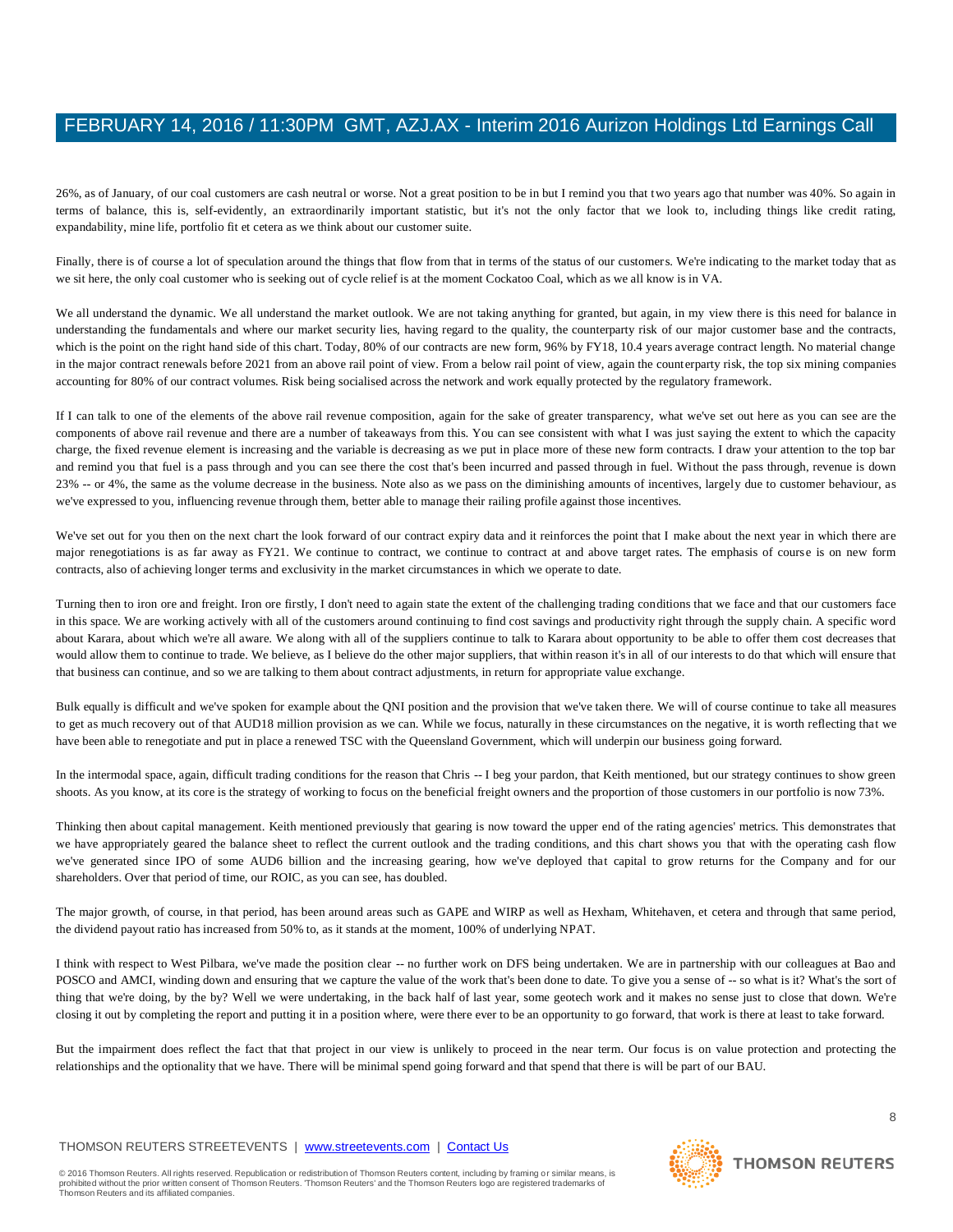Finally then if I can turn to outlook. In light of all of the events that we've spoken about, you will see that we've guided a full year EBIT outcome of between AUD845 million and AUD885 million, given those key assumptions including above rail coal tonnes tightened to 204mt to 209mt and the things that we've spoken about in the UT4 and trading environment space. Operating ratio, cost efficiency is at the very core of what we are, what we have been and increasingly what we will be over the next couple of years and I've made the observations about degrees of difficulty, particularly this year, but we do maintain our ability to be able to deliver an OR of 70% in FY18, underpinned by that continued transformation journey and we do make the point that, notwithstanding those changes, management REM targets are unchanged.

Finally then as we turn to your questions, it is a challenging environment, but the core business risks and opportunities haven't materially changed. The transformation program, as we've emphasised, remains the core focus of management and will drive value over these coming years. We've got a track record of being able to do that. We have in place the plants, we have expended on the technology, we have resolved the EAs that will most underpin our ability to be able to take forward that transformation program.

From a customer point of view, we have strong counterparties. We have strong contractual arrangements in the Above Rail, albeit it is a volatile situation out there. Again, from a Below Rail point of view, this then is a regulated defensive asset with nearly AUD6 billion in RAB. Cash flow generation remains strong and will be stronger on the back of what we're saying about CapEx today. And we are, at the end of the day, committed to delivering shareholder returns.

Thank you and we would be happy to take your questions. **Q U E S T I O N A N D A N S W E R**

#### **Operator**

Thank you. The first question comes from Simon Mitchell from UBS. Please go ahead.

#### **Simon Mitchell** *- UBS - Analyst*

Good morning. My first question is regarding the CapEx. The guidance has been taken down by AUD150 million, AUD200 million over the next 18 months and the maintenance component of that is now AUD350 million to AUD400 million a year and despite that, you've retained the longer term guidance of AUD500 million to AUD600 million. Just querying the appropriateness of that longer term target and whether you think that that really is the right number in this current environment?

#### **Keith Neate** *- Aurizon Holdings Ltd - EVP & CFO*

Simon, I guess at the moment the longer term number is still subject to further review but the size of the business, the size of the asset base we have, there is certainly some flexibility to move that number. At this point in time, the focus is really on the near term CapEx and managing that.

#### **Simon Mitchell** *- UBS - Analyst*

Okay and second question regarding gearing, you've mentioned that Moody's has placed you on watch or review and you also mentioned the buyback continuing so I think it looks like there's about AUD200 million, AUD250 million to go under the current buyback. Does that get you to a point that's the appropriate gearing for the business in your view or do you still think there's the potential for more, despite the current operating environment?

#### **Keith Neate** *- Aurizon Holdings Ltd - EVP & CFO*

I think it's probably fair to say that with the buyback ongoing during the remaining period through to November this year, we believe we're appropriately geared at this point in time whilst retaining flexibility and capacity on the balance sheet to manage any fluctuations that we see in the operating environment in the near term. If there is a change in that operating outlook then obviously that'll change our view in terms of the capacity we need on the balance sheet, but at this point in time, based on the view that we have regarding the outlook, I think we're in a position where we believe we are appropriately geared.

**Simon Mitchell** *- UBS - Analyst* 

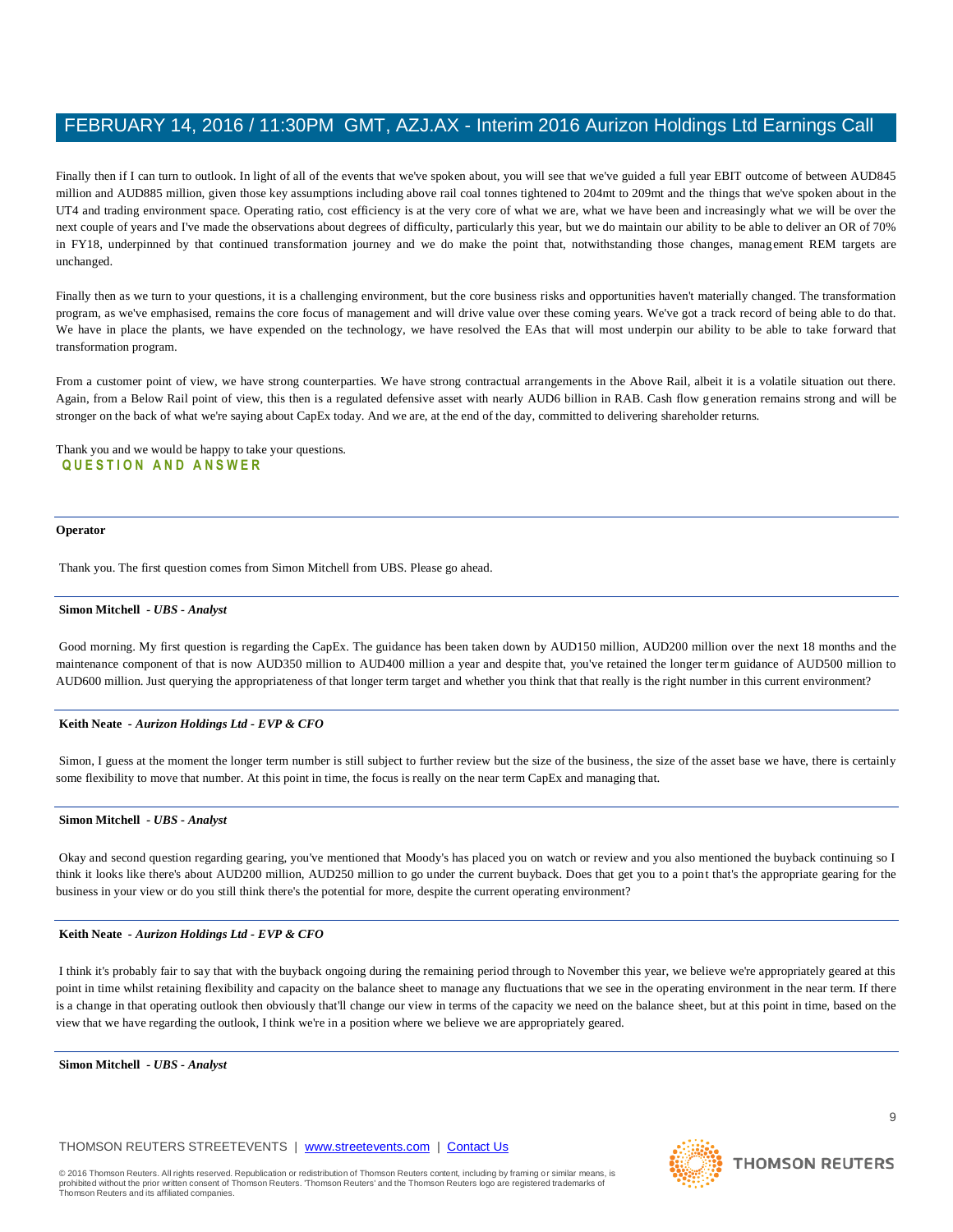Okay and just last question from me, if we look at the revenue outlook for the business, one of the only or maybe actually the only positive at the moment is the additional revenue you're expecting from the Wiggins Island project and you mention that there's none of that in this result and in fact the QCA has deferred the recognition of that. How should we be thinking about the incremental EBIT that you're expecting from that project, from now until full ramp up?

#### **Keith Neate** *- Aurizon Holdings Ltd - EVP & CFO*

I'll comment on that first point, Simon. The outlook that we have at the moment doesn't include anything for the commercial fee, the non-regulated component. In terms of the regulated component, the numbers actually include the volumes that we've railed to date, which is around 2.9 million tonnes, so the number is in the order of AUD20 million to AUD25 million.

#### **Simon Mitchell** *- UBS - Analyst*

Okay, so that's regulated revenue you've recognised for the work project in this half.

#### **Keith Neate** *- Aurizon Holdings Ltd - EVP & CFO*

Yes, for tonnes actually railed rather than being billed on the basis of forecast volumes, or contracted volumes, I should say.

#### **Simon Mitchell** *- UBS - Analyst*

So if we kind of think of a revenue or an EBIT breach for network, all other things equal, how should we be thinking about the incremental benefit you'd be expecting from work over the next few years?

#### **Keith Neate** *- Aurizon Holdings Ltd - EVP & CFO*

Certainly in the current year, I would be looking at a fairly flat result for the network business on the basis of the incremental revenue we're seeing under the CDD being offset by the full impact of depreciation in the second half of the year and a continuation of the increase in traction costs that we talked about earlier as well. The outlook post that, I guess we'll have to wait and see exactly what the QCA determines under the consolidated draft.

#### **Simon Mitchell** *- UBS - Analyst*

Okay, so you're not able to give us a rough EBIT number on the AUD900 million you've sunk into network? I mean it's obviously quite difficult, with your experience in the past, to translate regulated concepts into accounting concepts for network.

#### **Keith Neate** *- Aurizon Holdings Ltd - EVP & CFO*

I mean in terms of the regulated return, Simon, it's obviously going to be subject to no change from the QCA's 7.1% on the asset base. The timing of it, though, is still very much subject to determination by the QCA.

#### **Simon Mitchell** *- UBS - Analyst*

Okay, thank you.

#### **Operator**

Thank you. The next question comes from Anthony Moulder from Citi. Please go ahead.

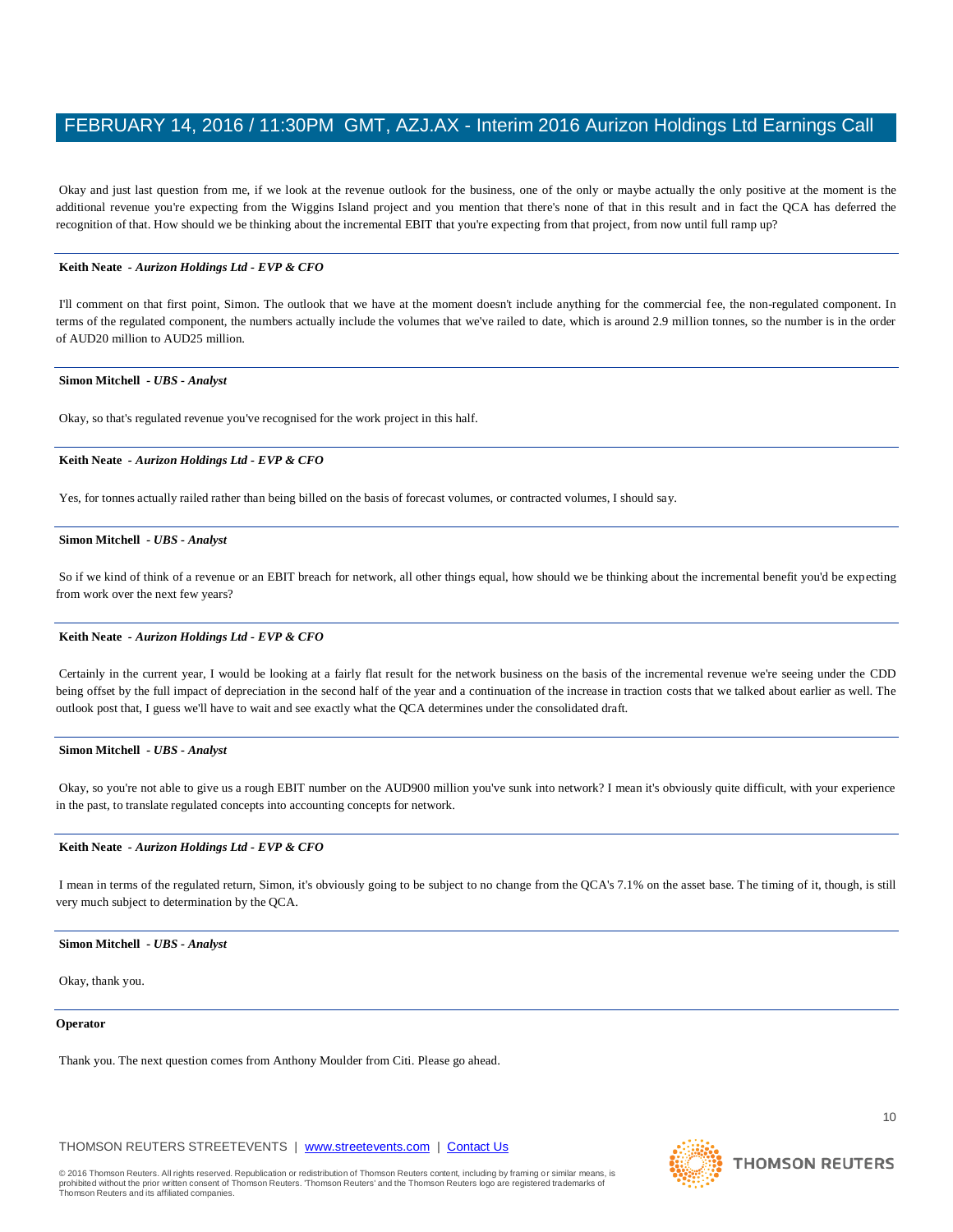#### **Anthony Moulder** *- Citigroup - Analyst*

Good morning all, just a few quick questions from me if that's okay. I'll start with coal volumes. Lance, you mentioned that you're expecting those coal volumes to be flat for the next few years, but also highlighting that 26% of those volumes are at breakeven or negative margin. So obviously no expectation that producers will close or lower that production? How do you get comfortable with that profile given what you are seeing and albeit you mentioned that I think a few years ago that level was 40% were below water, I guess the question is how long can those producers keep producing at negative margins before they do cut that production back or exit the market?

#### **Lance Hockridge** *- Aurizon Holdings Ltd - MD and CEO*

I think in lots of ways, Anthony, you've gone to the answer to the question. It has been as high as 40% over a sustained period of time. We've had minimal approaches from customers. We have, though, during that period, as you would recall, seen a number of particularly the smaller, less economic, individual mines close. So couple that, on the other hand, with that description around what's happening in the dynamics of the global market and the increasing share from Australia, that's what to the extent that we have confidence. We have confidence about it; it's what underpins those numbers. Clearly we're not seeing anything which is going to be dramatically different.

#### **Anthony Moulder** *- Citigroup - Analyst*

Okay, but if I look at the coal volumes for the revenue, or coal revenue per NTK was still down 1.4% if I exclude out all the bits and pieces like fuel and incentive payments, is that purely just the increased haulage level in the sense of the increased kilometres per haulage?

#### **Lance Hockridge** *- Aurizon Holdings Ltd - MD and CEO*

Yes it is, that's exactly what it is, particularly with the ramp up in Maules Creek being the single biggest influence in that space, Anthony.

#### **Anthony Moulder** *- Citigroup - Analyst*

So conceivably, that continues that sort of decline. Second question, if I could, I think you highlighted the reduction of the cost incentive receipts from AUD18 million in the second half of 2015 to AUD10 million. I think on the call in late December you said that most of that was coming through in November, December. Should the expectation be that that winds to zero by the end of second half 2016?

#### **Lance Hockridge** *- Aurizon Holdings Ltd - MD and CEO*

Mauro?

#### **Mauro Neves** *- Aurizon Holdings Ltd - EVP, Commercial and Marketing*

Hi, Mauro Neves speaking. It all depends on behaviours from customers, but I think we're seeing a trend that more and more, the customers are relying on more stable providers of hauling, which drives very little opportunity to have those performance bonuses.

#### **Anthony Moulder** *- Citigroup - Analyst*

Right okay. We'll make our own assumptions on that. Lastly, the cost focus, obviously calling out that you've already identified some levels that will take you past that AUD380 million by the end of FY18, is it purely that you'll drive that as aggressively as possible to hit that 70% operating ratio and is that within the scope, based on the projections you have for the revenue base of the business?

**Lance Hockridge** *- Aurizon Holdings Ltd - MD and CEO* 

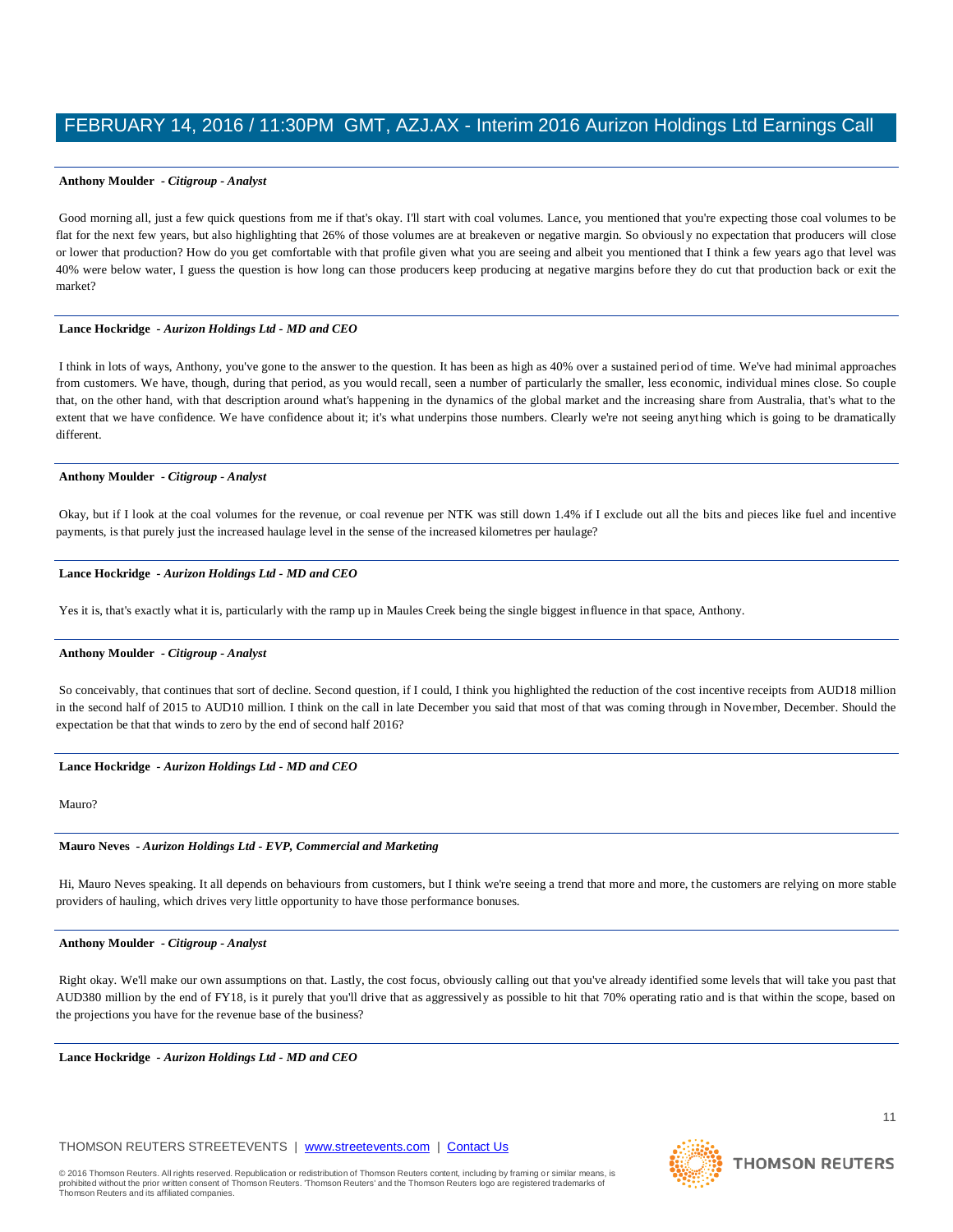Yes, in broad terms. It's about acceleration of that which is already in contemplation. It is about taking advantage of the further opportunity that we believe will come from benefit realisation around particularly the transformation capital, the FMT, the other capital expenditures that we've got and thirdly, what I would describe as the cut-your-cloth stuff, Anthony, that in this environment, to go back to the observation that I made about revisiting to ensure that there are no pockets of duplication, for example, across the Company. When you think about what it needs in order, as compared to the AUD380 million to get to OR70, it's not significantly beyond that, having regard to the tonnage and revenue assumptions that we've made.

#### **Anthony Moulder** *- Citigroup - Analyst*

Alright, perfect, thank you.

#### **Operator**

Thank you. The next question comes from Matt Spence from Merrill Lynch. Please go ahead.

#### **Matthew Spence** *- Merrill Lynch - Analyst*

Hi guys, just one issue from me and again, it's on this slide 22 which is good disclosure, thanks. So the bottom bullet point comment you make is the fixed capacity charges now 62% of your above rail revenue in coal. Can you just give us a feel for how that moves over the next couple of years? Is there still some BMA volumes to switch across to take or pay over the next 12 or 18 months and where does that fixed capacity charge percentage peak out?

#### **Keith Neate** *- Aurizon Holdings Ltd - EVP & CFO*

Look Matt, we've made disclosure on this previously, but I'll go yes, as we transition through to the second BMA contract coming online in July this year, the fixed component will ramp up to around about 70%. Lance is just telling me page 59 in the supporting pack.

#### **Matthew Spence** *- Merrill Lynch - Analyst*

Okay and that's the peak?

#### **Keith Neate** *- Aurizon Holdings Ltd - EVP & CFO*

Yes, we would expect it to maintain that sort of level.

#### **Matthew Spence** *- Merrill Lynch - Analyst*

Great, thanks guys.

#### **Operator**

Thank you. The next question comes from Cameron McDonald from Deutsche Bank. Please go ahead.

#### **Cameron McDonald** *- Deutsche Bank - Analyst*

Good morning guys, just Lance, on the outlook slide, you've got above rail coal volumes, you've got stable freight and iron ore volumes, can I just get a sense of what you mean by that, given that you've said that in the first half freight's down 22% and iron ore volumes are down 7%? Are you expecting that to bounce back or are you -- like what do you mean by stable?

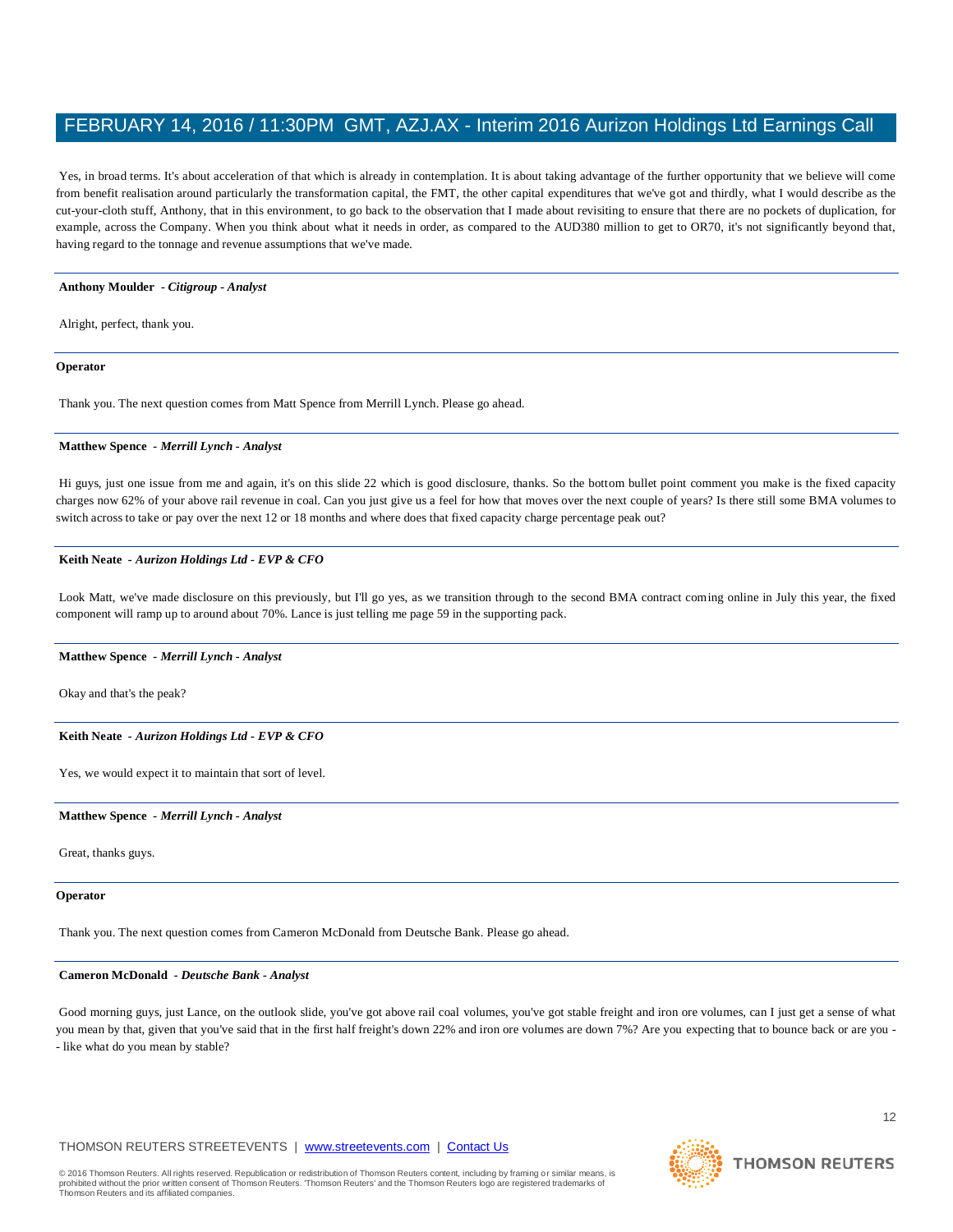#### **Lance Hockridge** *- Aurizon Holdings Ltd - MD and CEO*

A continuation of where we are at the moment, is the short end way, Cameron.

#### **Cameron McDonald** *- Deutsche Bank - Analyst*

So that trend to now be finished? Because I don't see how that's going to rebound relative to the second half of last year or be the same result as last year.

#### **Keith Neate** *- Aurizon Holdings Ltd - EVP & CFO*

Cameron what we're talking about is that they'll remain stable based on where they are today. So not further --

#### **Cameron McDonald** *- Deutsche Bank - Analyst*

Right okay, so no further deterioration.

**Keith Neate** *- Aurizon Holdings Ltd - EVP & CFO* 

Yes.

#### **Lance Hockridge** *- Aurizon Holdings Ltd - MD and CEO*

Correct, and no hockey stick.

#### **Cameron McDonald** *- Deutsche Bank - Analyst*

Okay. And Keith, you mentioned a couple of times that you expect the Below Rail result to be flat for FY16, so that's relative to the AUD484 million that you delivered last year at the EBIT result?

#### **Keith Neate** *- Aurizon Holdings Ltd - EVP & CFO*

Yes. Just as clarification to Simon's comment earlier regarding the WIRP revenue, just so that it's absolutely clear, I said we'd recognise something in the order of AUD25 million in the first half of the year, we'd expect that to increase slightly in the second half of the year based on the CDD and it's based on volumes that'll increase in the second half of the year. Where it goes after that in terms of future recoveries is yet to be resolved.

#### **Cameron McDonald** *- Deutsche Bank - Analyst*

Okay great and just last question Keith, just the tax expense of AUD15 million, can you just gives us a reconciliation of what that is actually charged to, relative -- on an underlying basis relative to the significant items? Because I'm just trying to get back to the AUD50 million pre-tax number that that would imply.

#### **Keith Neate** *- Aurizon Holdings Ltd - EVP & CFO*

The tax expense, sorry, the tax cashed expense in the period was AUD115 million.

#### **Cameron McDonald** *- Deutsche Bank - Analyst*

No, you've got income tax expense in the first half was AUD15 million --

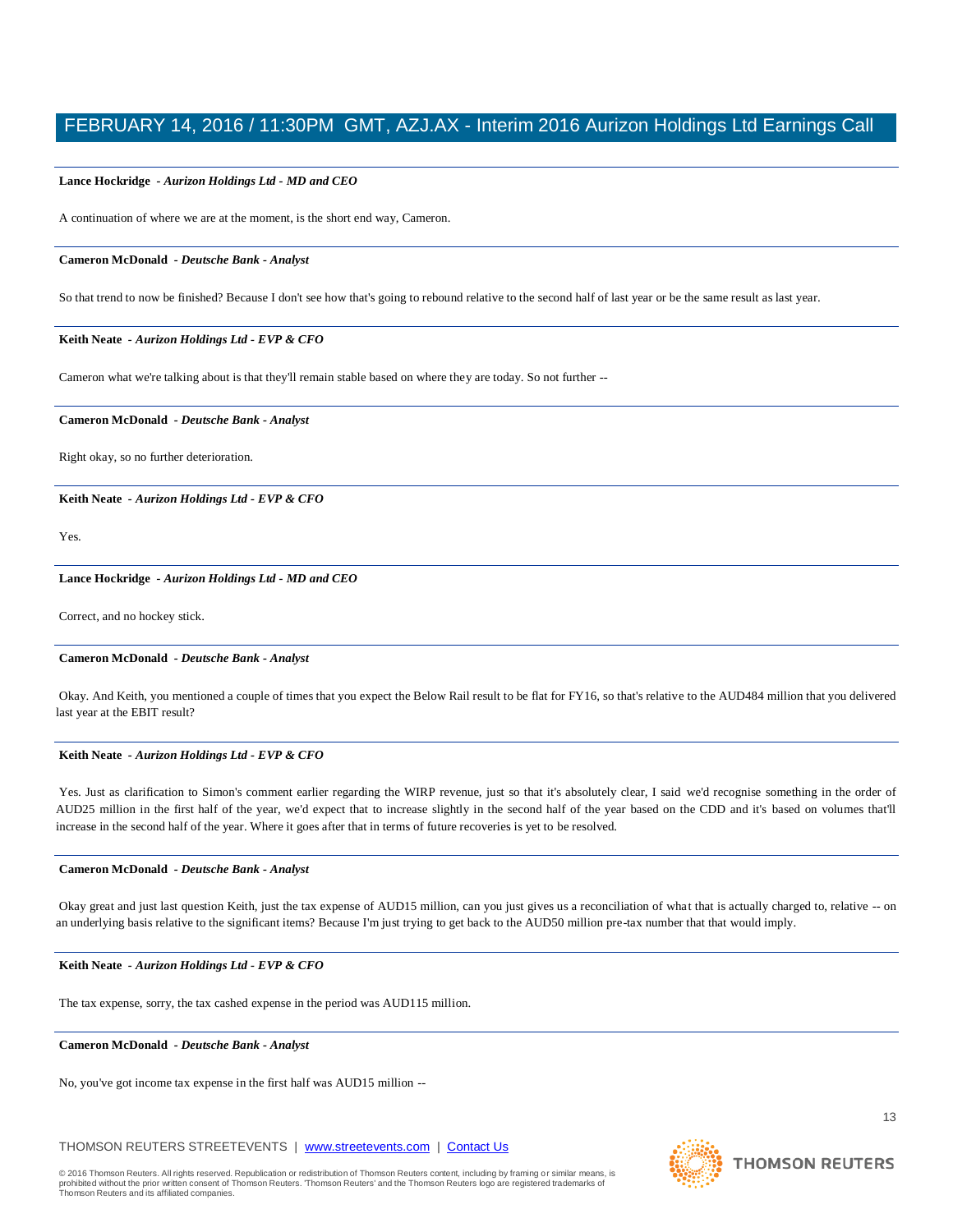#### **Keith Neate** *- Aurizon Holdings Ltd - EVP & CFO*

Oh sorry.

#### **Cameron McDonald** *- Deutsche Bank - Analyst*

-- and you say the underlying effective tax rate was 29%. So I'm just trying to get back to what was that applied to on a pre-tax -- on the items relative to the AUD403 million.

#### **Keith Neate** *- Aurizon Holdings Ltd - EVP & CFO*

It's essentially adding back the impairment, but there's a deferred tax asset that we did not recognise in that regard because there's further discussions with the Tax Office around whether it's a capital or a current account item.

#### **Cameron McDonald** *- Deutsche Bank - Analyst*

Right, okay, so that takes you back from the minus AUD23 million, back to positive AUD50 million.

#### **Keith Neate** *- Aurizon Holdings Ltd - EVP & CFO*

Broadly, yes.

#### **Cameron McDonald** *- Deutsche Bank - Analyst*

Okay, so it's about AUD75 million, alright, no problem, thank you.

#### **Keith Neate** *- Aurizon Holdings Ltd - EVP & CFO*

It's a bit less than that, but that's the concept.

#### **Cameron McDonald** *- Deutsche Bank - Analyst*

Yes alright, great. Thanks Keith.

#### **Operator**

Thank you. The next question comes from Paul Johnston from RBC. Please go ahead.

#### **Paul Johnston** *- RBC - Analyst*

Good morning everyone, just a couple of questions from me. Just a first one on the guidance, might be for you, Keith, just in terms of what the assumption might be in respect of Karara, is there a specific assumption there in terms of that particular contract being renegotiated or ceasing at a point in time?

**Keith Neate** *- Aurizon Holdings Ltd - EVP & CFO* 

#### THOMSON REUTERS STREETEVENTS | [www.streetevents.com](http://www.streetevents.com/) | [Contact Us](http://www010.streetevents.com/contact.asp)

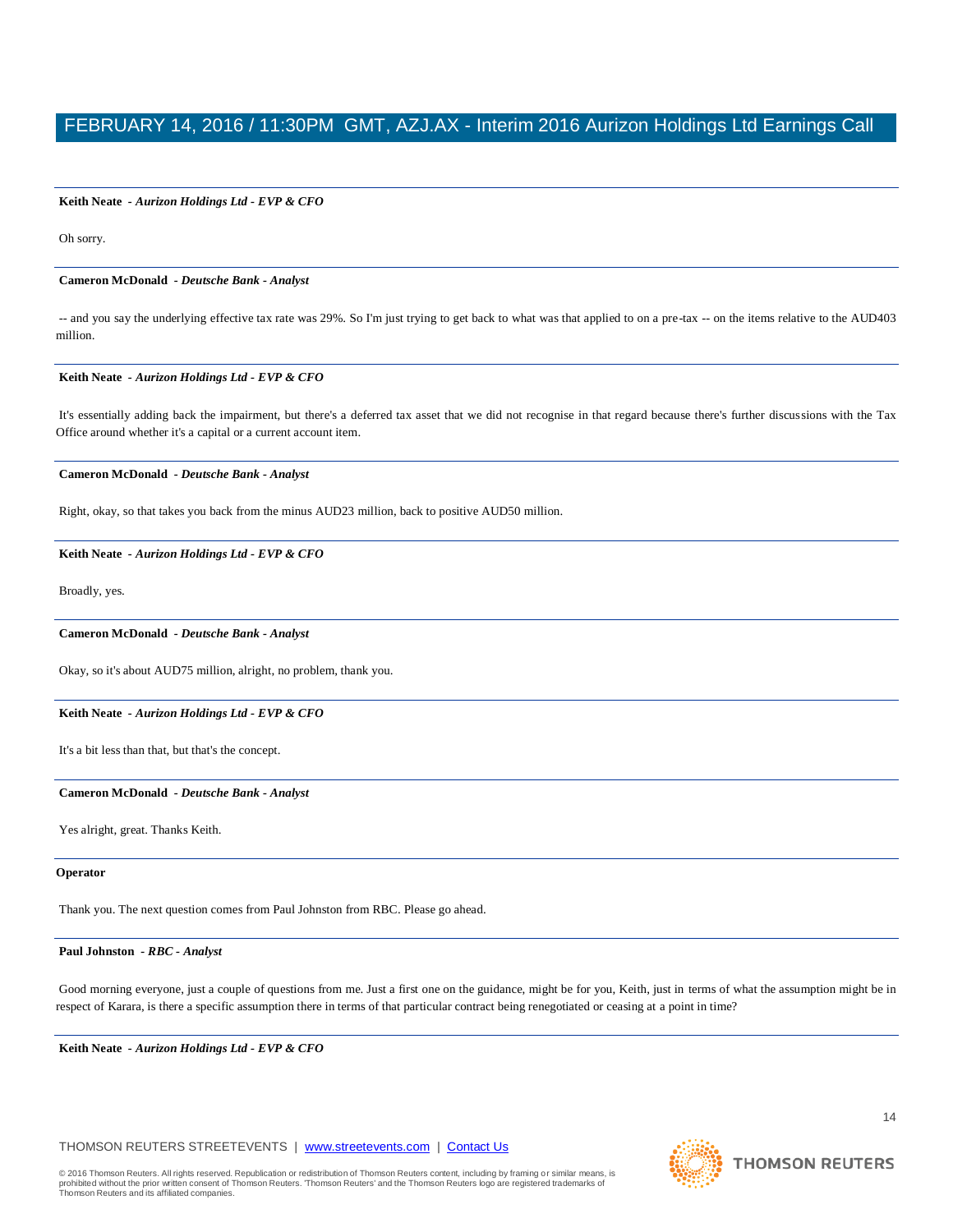As Lance mentioned, those conversations continue with Karara. I think it would be inappropriate for me to make any comment on it prior to us concluding the discussions with them.

#### **Paul Johnston** *- RBC - Analyst*

Right okay, or can we assume that there is an assumption that it remains -- the status quo remains in the AUD845 million to AUD885 million, that's I guess all I'm trying to understand.

#### **Lance Hockridge** *- Aurizon Holdings Ltd - MD and CEO*

I think we want to protect our negotiating position, if you don't mind, at the moment.

#### **Paul Johnston** *- RBC - Analyst*

No, that's fair enough. Thank you. Maybe just generally on the customer situation, and thanks for the additional detail, it's much appreciated, I think in the quarterly update on the volume side you did mention you were in active -- or in discussions with a number of non-coal customers. But it seems like from the conversation today it may well be just about Karara and maybe little else. But could you just clarify, I guess, what you meant by that comment in the quarterly, and whether there are active discussions with other customers other than Karara?

#### **Lance Hockridge** *- Aurizon Holdings Ltd - MD and CEO*

The discussions other than Karara are really around supply chain efficiency-type discussions, as opposed to rate relief per se, Paul. And as I observed in coal, the only out of cycle discussions at the moment are with Cockatoo Coal.

#### **Paul Johnston** *- RBC - Analyst*

That's great, thank you. Just one final one --

#### **Keith Neate** *- Aurizon Holdings Ltd - EVP & CFO*

Paul, the reference in the quarterly was in respect of QNI.

#### **Paul Johnston** *- RBC - Analyst*

Gotcha, thank you. Sorry, I'm just getting a bit of feedback. Just one further question on the balance sheet, and thanks for your comments on that, it's helpful. I guess the question is more with reference to other comments made around the improving free cash flow generation of the Company that's expected over the medium term, but then you're making some comments around the balance sheet. I guess the obvious or next question would be what you might do with that free cash, given you feel that the balance sheet's -- or the gearing's about appropriate, post the completion of the current buyback. So if you could just offer some comments around that as well, that would be great, thanks.

#### **Lance Hockridge** *- Aurizon Holdings Ltd - MD and CEO*

I'll let Keith make some observations, but from my point of view that goes to the importance of slide 25. It really is about driving value.

#### **Keith Neate** *- Aurizon Holdings Ltd - EVP & CFO*

I'd make the same comment, Paul. As we said on many occasions, in those circumstances where there are no growth projects returning appropriate margins for us, we will return surplus funds to shareholders.

#### THOMSON REUTERS STREETEVENTS | [www.streetevents.com](http://www.streetevents.com/) | [Contact Us](http://www010.streetevents.com/contact.asp)



**THOMSON REUTERS**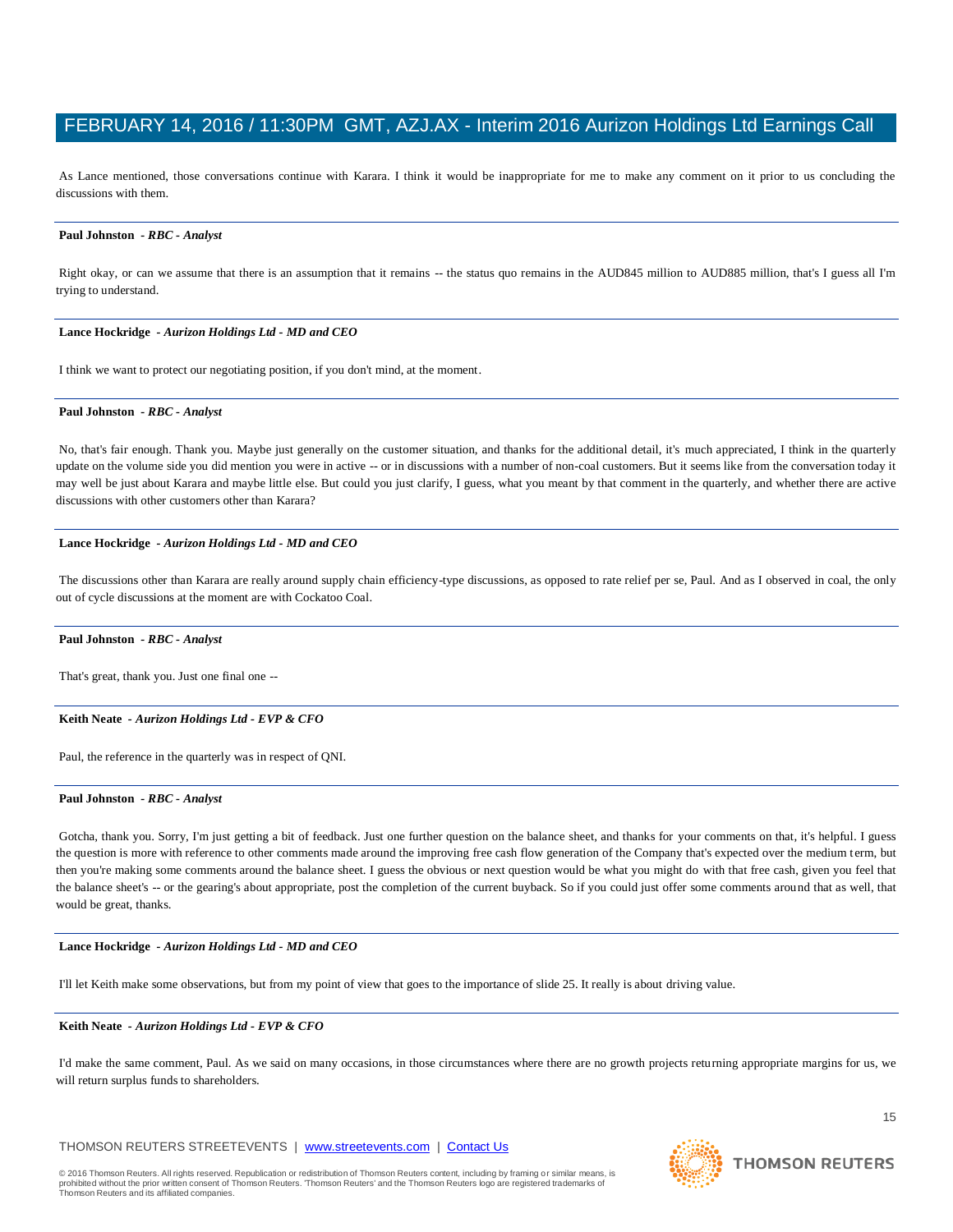#### **Paul Johnston** *- RBC - Analyst*

Okay, thank you, that's it from me.

#### **Operator**

Thank you. The next question comes from Paul Butler from Credit Suisse. Please go ahead.

#### **Paul Butler** *- Credit Suisse - Analyst*

Hi guys. This is a question on the 15% shareholder limit, and wonder whether you could comment whether you have looked at the possibility of that being removed, and indeed what the process for that would be. Would it require legislation in the Queensland Government, or is it something that could be determined by a Minister?

#### **Lance Hockridge** *- Aurizon Holdings Ltd - MD and CEO*

The relationship that we have with the Queensland Government of course is both broad-based and deep. We talk to them about a range of things. We have discussed, at various times, the shareholder limit. At the end of the day though, it is a matter for the Government, and they would have to determine what the process is, were there to be any change in the existing arrangements, Paul.

#### **Paul Butler** *- Credit Suisse - Analyst*

But do you have advice on what would be required to make that change? Would it indeed require legislation?

#### **Lance Hockridge** *- Aurizon Holdings Ltd - MD and CEO*

You can look at the legislation as much as we can, and the -- inevitably it would require, I would imagine, an opinion from the State's legal advisors as to what it would take. There were provisions around Ministerial action, but they were clearly to do with privatisation in the first instance. The legislative arrangements are set out in the Act, and I really can't amplify too much more than that.

#### **Paul Butler** *- Credit Suisse - Analyst*

Okay. Just another one, you said quite clearly that Cockatoo Coal is the only customer that you're in an out of cycle negotiation with, but I'm just wondering have you been approached by any other coal customers who've tried it on, so to speak?

#### **Lance Hockridge** *- Aurizon Holdings Ltd - MD and CEO*

We have in the past, yes, and I think we've been clear that we've had order of magnitude, a handful. It's that kind of number. There have been occasions when we've made a change, but only on the basis of the outcome being NPV-neutral or better for the Company. To restate as we sit here today, the only out of cycle approach is from Cockatoo, but we all understand the dynamic in the market out there at the moment that our customers are facing.

#### **Paul Butler** *- Credit Suisse - Analyst*

Okay, and do you have -- on page 7, you've provided some statistics on improvements in labour performance, and I'm just wondering have you captured the full benefit of that in the first half, or are there things that you can now do to your processes to capture more benefit from having better reliability from staff?

**Lance Hockridge** *- Aurizon Holdings Ltd - MD and CEO* 

#### THOMSON REUTERS STREETEVENTS | [www.streetevents.com](http://www.streetevents.com/) | [Contact Us](http://www010.streetevents.com/contact.asp)



**THOMSON REUTERS**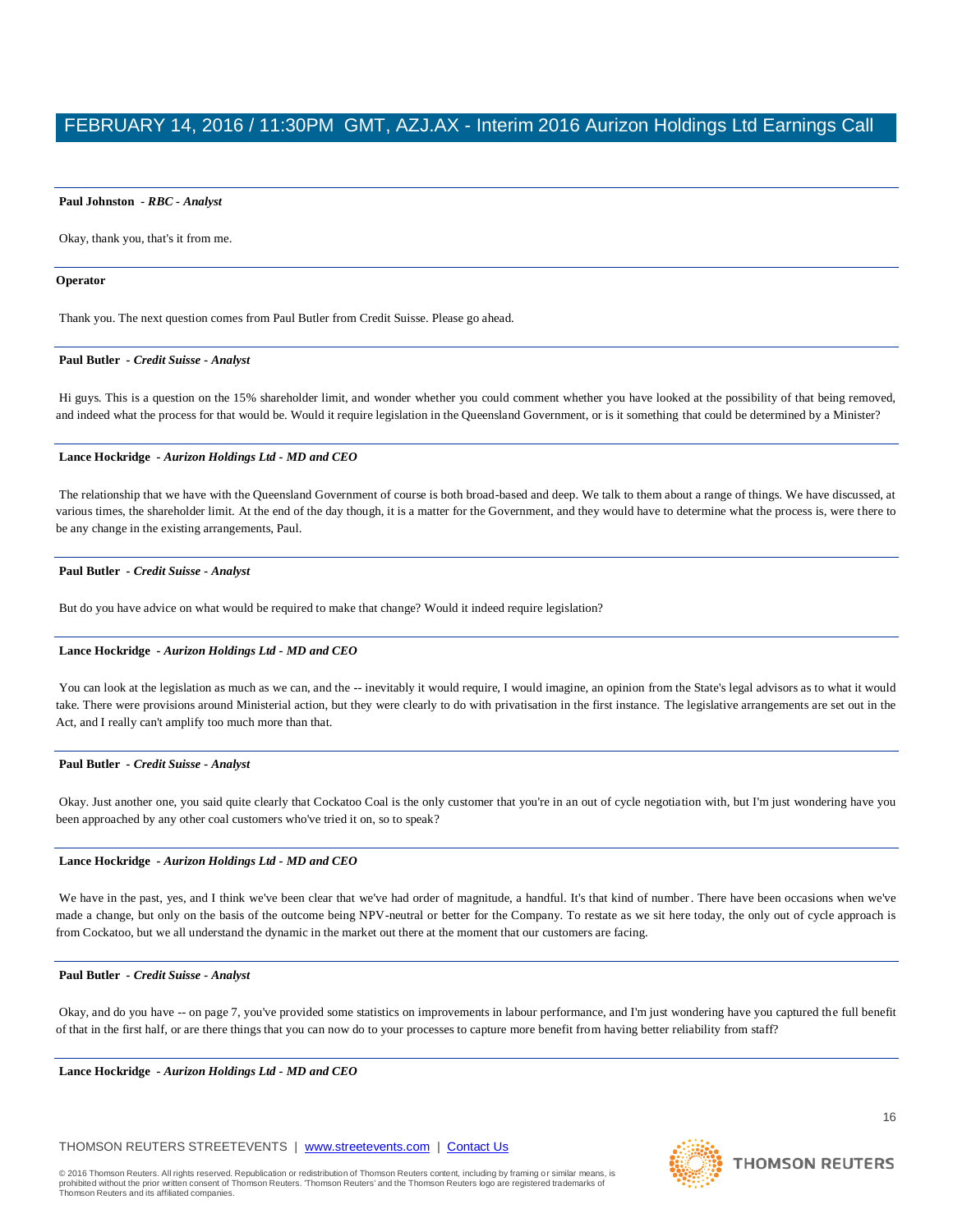It's the latter, Paul, which is really the qualitative comment that I made. Firstly, bearing in mind that these changes were only made in the September-type timeframe, even to the extent that they flowed through, therefore they flowed through in the latter part of the half. So even if there were no more, no different change than that that we refer to, we will have the full benefit going forward. But as we've always observed, this is a building block approach, and as we put these kind of arrangements in place, the flexibility will breed, in our view, further consequential flexibility. That's the nature of the opportunity that they team is driving.

#### **Paul Butler** *- Credit Suisse - Analyst*

Okay, thanks very much.

#### **Operator**

Thank you. The next question comes from Ian Myles from Macquarie Group. Please go ahead.

#### **Ian Myles** *- Macquarie Group - Analyst*

Good morning guys. A couple of questions. Just firstly, with the QNI write-down, clearly that was a bad debt but didn't really appear at the full year. I was wondering, do you have any other aged creditors or -- sorry, receivables in your books at this point in time from other miners?

#### **Keith Neate** *- Aurizon Holdings Ltd - EVP & CFO*

Not that we believe are unrecoverable, no.

#### **Ian Myles** *- Macquarie Group - Analyst*

But there are a few people who are actually not paying within the existing terms at the moment?

#### **Keith Neate** *- Aurizon Holdings Ltd - EVP & CFO*

No. Payments are all broadly on track. We have a number of long-outstanding balances, but they refer rather to some invoices in dispute, less in the coal space, more in other spaces. But they were small amounts and they've been fully provided for, either in the period or previously. So in terms of our current trading performance, we're pretty up to date in terms of payments.

#### **Ian Myles** *- Macquarie Group - Analyst*

Great. In terms of contract life, you mentioned in coal that you've got a 10-year contract life, but you've got a footnote to that saying -- maybe I'm misreading, but it appears to include all the extension. I was wondering if you removed the extensions whether -- what that actual average life would be?

#### **Mauro Neves** *- Aurizon Holdings Ltd - EVP, Commercial and Marketing*

It's about seven years, Ian, if we don't consider the two extensions.

#### **Ian Myles** *- Macquarie Group - Analyst*

Okay, thank you very much. Following on with that, we saw Peabody announce over the weekend or on Friday some time that they are putting Burton on care and maintenance. I think you guys might provide a service to that. How does that work in the framework of no one's approached you to change terms and conditions? What should we expect to be occurring with the tonnage which is sort of lost from the end of 2016 as that mine shifts to care and maintenance?

#### THOMSON REUTERS STREETEVENTS | [www.streetevents.com](http://www.streetevents.com/) | [Contact Us](http://www010.streetevents.com/contact.asp)



17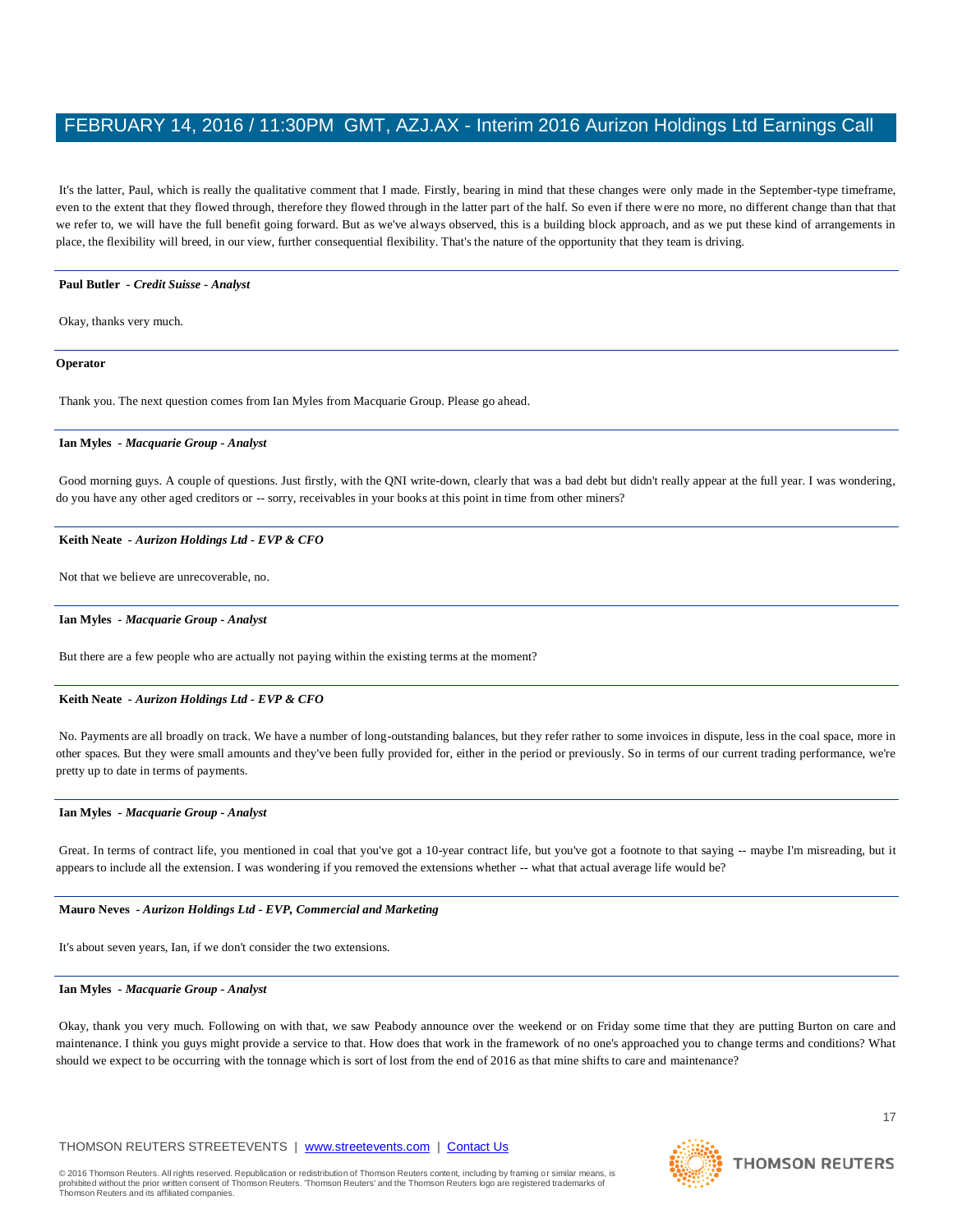#### **Mauro Neves** *- Aurizon Holdings Ltd - EVP, Commercial and Marketing*

As you would appreciate, Ian, I'm not prepared to go into any specific details. But what I can tell you is that this particular customer has an arrangement where the Take-or-Pay is a bundle of their existing mines with Aurizon. So as long as they meet their obligations within the pool of mines that they operate, that will be fine. So in other words, they have the ability to compensate across the portfolio. So we're still discussing with Peabody what are their plans moving forward, but it shouldn't change -- those announcements wouldn't change any of our guidance for the short term.

#### **Ian Myles** *- Macquarie Group - Analyst*

Okay. Two more questions. Firstly on Aquila. Are you guys still planning to develop Eagle Downs, given the operator that was developing it went bankrupt? Is that actually still proceeding?

#### **Lance Hockridge** *- Aurizon Holdings Ltd - MD and CEO*

The thing that's most in contemplation at the moment is the sale of the Vale half, Ian. I think that -- what I can tell you is that those processes are active as we speak. I think the outcome of that will be most illustrative about going to the question that you raise.

#### **Ian Myles** *- Macquarie Group - Analyst*

Okay. So I guess it leads into WIRP itself. We got to a point where WIRP was originally intended for, what, circa 27 million tonnes to 30 million tonnes. When we look at the outlook, even if we go to actual volumes, 2.6 million tonnes at the moment, can this new rail line effectively ramp up anywhere close to the original expectation? And how does the regulatory framework generally deal with this problem? Because the way it's been structured to date is that it's going to be narrow to those WIRP users, which sort of makes it quite a vicious cycle if we don't get volume.

#### **Lance Hockridge** *- Aurizon Holdings Ltd - MD and CEO*

Alex, do you want to --

#### **Alex Kummant** *- Aurizon Holdings Ltd - EVP, Network*

The draft decision -- the consolidated draft -- this is Alex, obviously. The consolidated draft decision does contemplate some revenue deferral in fact, ultimately ramping up the revenue profile with the tonnage profile. The question of can it ultimately get there, I think we would still say yes. That's simply a question of a discussion of the future of coal. We will still work through those issues here the balance of the year, until we get to a final UT4. But I'm not sure that there's really a more specific answer than that. I'm kind of looking around the table to my colleagues because we are in speculation space there, but ultimately it's a question of the future of coal, and we're obviously believers. So can we get there? Yes.

Look, I would also point out if you really want to look long-term, the most logical place for the Surat to ultimately come out is down the Moura and through that overall terminal system, which would include WICET. So I think there's still ultimately a lot of opportunity there.

#### **Ian Myles** *- Macquarie Group - Analyst*

Okay, look, thanks.

#### **Operator**

Thank you. The next question comes from Nick Markowitz from Morgan Stanley. Please go ahead.

**Nick Markowitz** *- Morgan Stanley - Analyst* 

THOMSON REUTERS STREETEVENTS | [www.streetevents.com](http://www.streetevents.com/) | [Contact Us](http://www010.streetevents.com/contact.asp)



**THOMSON REUTERS**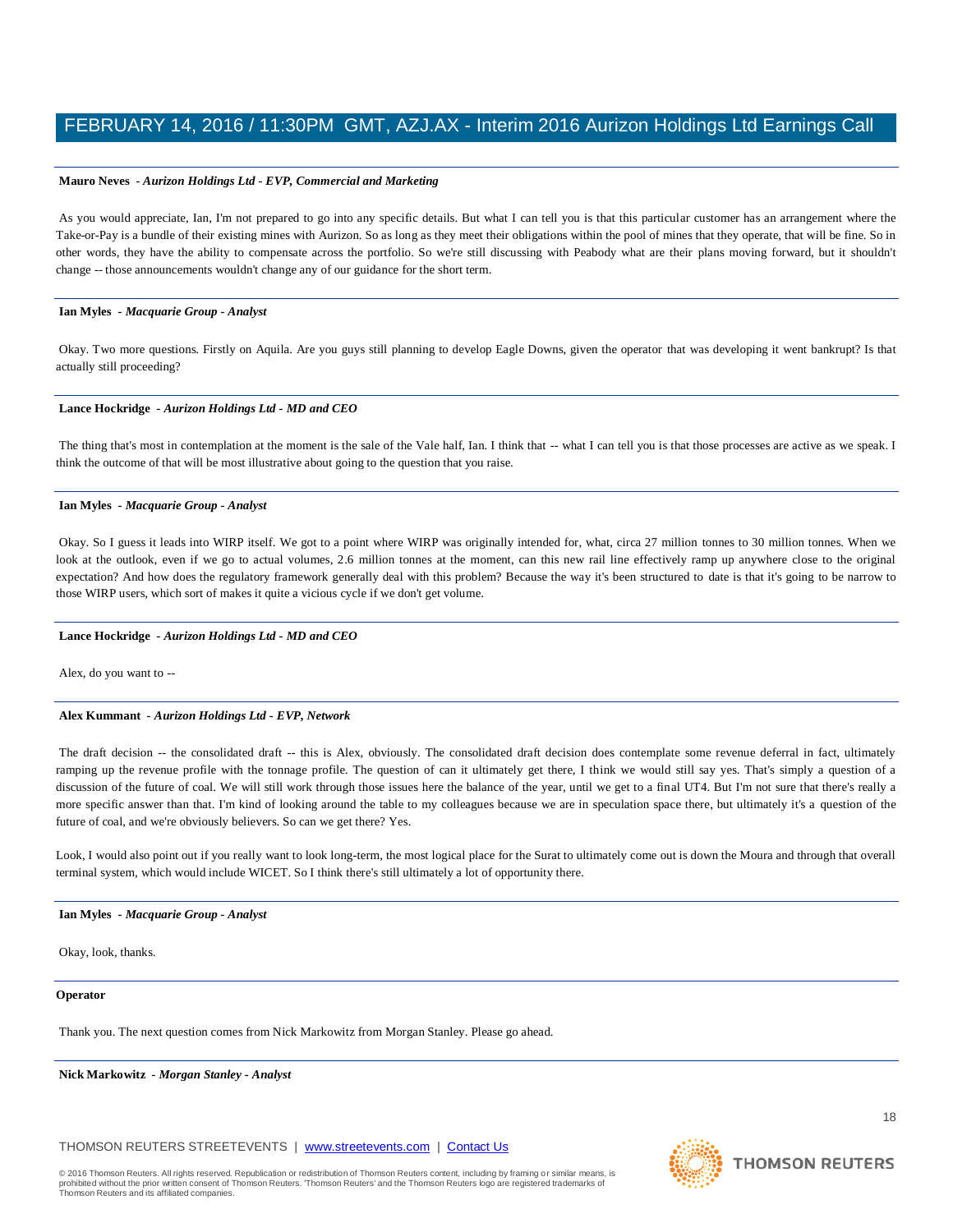Thank you. I just had another question on the balance sheet if I could. So you've kept the payout ratio at 100%, which sends quite a strong message around the dividends and the potential dividend profile, but if you do keep it at 100% for the full year and for FY17, you'll probably have to debt fund the divi. So I guess the question I have is, how comfortably do you think you can manage that, particularly with your previous comments around the balance sheet being adequately geared, and I guess the overlay from Moody's as well?

#### **Keith Neate** *- Aurizon Holdings Ltd - EVP & CFO*

I think looking forward, obviously the CapEx profile is coming off. We would expect to see some cash generation from that and as I said earlier, we've retained sufficient capacity and flexibility within the funding profile to ensure that we have a buffer to manage the current outlook. On that basis, we have made certain forecasts in our own outlook in terms of what the dividend profile will be, but I think at this point in time, we won't go down there. Currently, I think it's set out on slide -whatever slide it is -- the funding slide refers to AUD600 million of capacity.

#### **Nick Markowitz** *- Morgan Stanley - Analyst*

Right, okay .Then second question, so Cockatoo's gone into voluntary administration. I was just wondering if you could highlight how Take-or-Pay protections have - or I guess in theory will play out on that contract and I guess what the cash flows are from that contract now that some of those volumes are actually in care and maintenance.

#### **Alex Kummant** *- Aurizon Holdings Ltd - EVP, Network*

Yes, on a -- excuse me, this is Alex. On a Below Rail basis we do have security arrangements for part of it and then again, we are also in consultation with the administrator. So I'm not sure what to add really to that at this point.

#### **Nick Markowitz** *- Morgan Stanley - Analyst*

Are you getting payments from Cockatoo for the contracted Above Rail volumes that aren't happening now? Is that still happening?

#### **Mauro Neves** *- Aurizon Holdings Ltd - EVP, Commercial and Marketing*

We were, but as they announced last week they are now in care and maintenance. So we don't have any outstanding payments or any risk of debt that is not covered by guarantees, as noted by Alex. Moving forward, it all depends on the outcomes of the voluntary administration process, so obviously we would do it while we can to try to make the mine remain an ongoing concern, so we are in negotiation with the administrators.

#### **Nick Markowitz** *- Morgan Stanley - Analyst*

One more from me. The BMA contract looks like it -- well BMA sorry looks like it contributed to some of the Above Rail volume weakness. Just given the rest of that contract rolls to new form later this year, can you comment on how the incentives of BMA will change in FY17 and whether you do actually expect to claw back some of those lost volumes for the Above Rail business?

#### **Lance Hockridge** *- Aurizon Holdings Ltd - MD and CEO*

Maybe if I start and then ask Mauro to talk to the contract position. If you look at the -- particularly at the port data, you can see the extent to which BMA rail has ramped up. So from an original expectation around Daunia and Caval Ridge, AUD11 million, AUD12 million in run rate terms, it's up in the AUD17 million, AUD18 million type number. For four consists, given the length of hauls, obviously there is a technical limit and it's why we make the observation that there's no reason to believe, put it that way, that that's now not at the -- at a stable level for the go forward.

Mauro, with respect to the contracts?

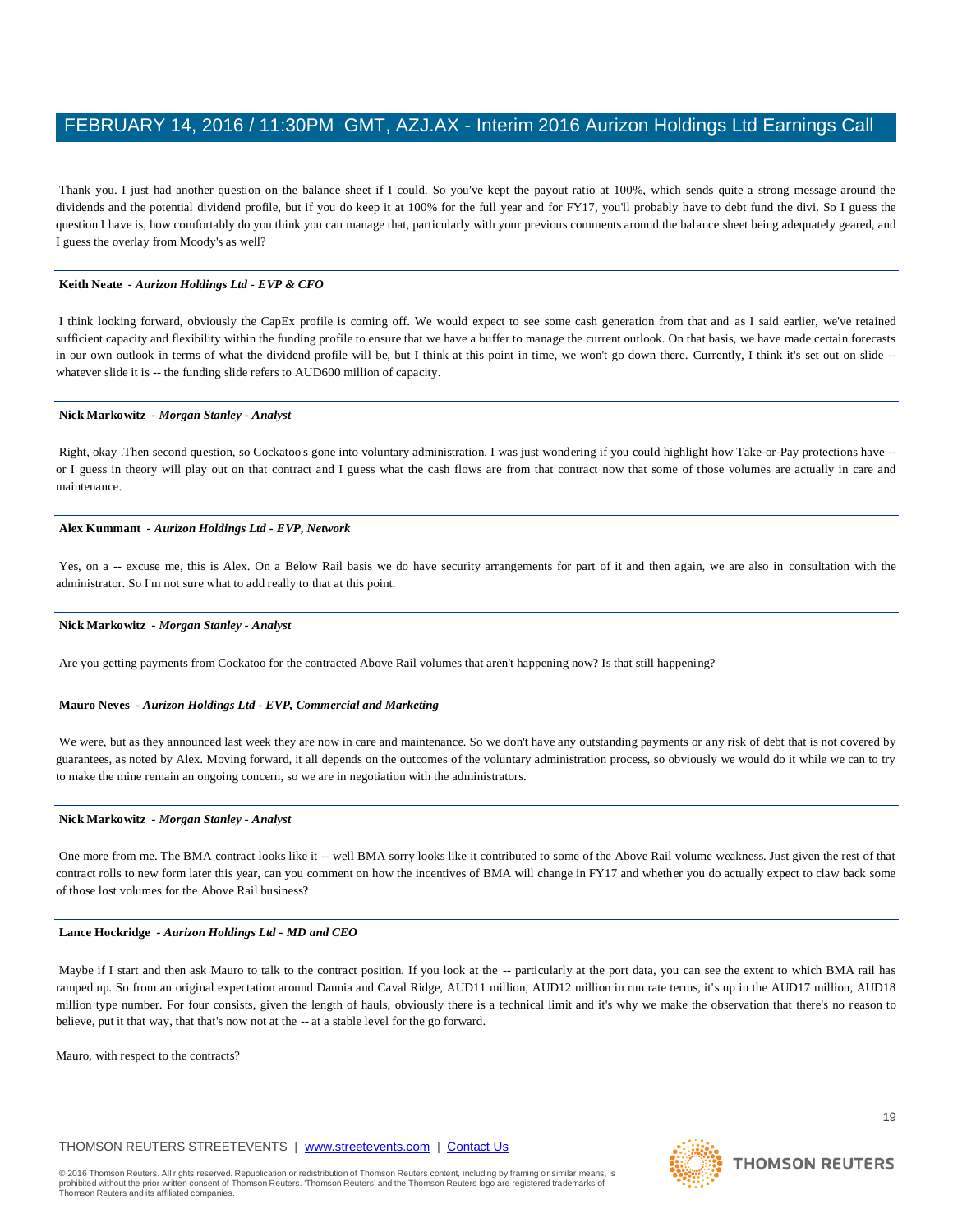#### **Mauro Neves** *- Aurizon Holdings Ltd - EVP, Commercial and Marketing*

Nick, yes, most of the -- not most but all of the incentives from the previous DTC old form contracts are now expiring when we see the Goonyella contract migrating to new form. So to answer your word, yes we shouldn't expect any more monthly incentives in the new financial year.

#### **Nick Markowitz** *- Morgan Stanley - Analyst*

Right. The lost volumes, implicit in your -- basically implicit in your guidance, the lost volumes from FY16 won't be returning in FY17. Is that fair?

#### **Mauro Neves** *- Aurizon Holdings Ltd - EVP, Commercial and Marketing*

Yes, subject to what is the mine plans for BMA. So in other words, consistently to what Lance just said, we see that ramp up of BMA rail will be plateauing because it's very close to capacity and we have the opportunity to catch any volumes that BMA might offer. So it all depends on the volume outlooks.

#### **Nick Markowitz** *- Morgan Stanley - Analyst*

Okay. No worries, thank you.

#### **Operator**

Thank you. The next question comes from Scott Ryall from CLSA. Please go ahead.

#### **Scott Ryall** *- CLSA - Analyst*

Thank you. A couple of questions. Could you -- Lance, this transformation group you've got reporting directly to you, who is going to be running that please?

#### **Lance Hockridge** *- Aurizon Holdings Ltd - MD and CEO*

A guy by the name of Darrin Rawson-Harris. Darrin is currently VP Commercial in the West Pilbara project. So again, it's part of the demonstrated wind-down there. Darrin's background is commercial, financial but also operational. He moved to Western Australia in the first instance as a general manager of our operations in that part of the world. So in other words, long, deep and broad experience and I think will be well suited to this role.

#### **Scott Ryall** *- CLSA - Analyst*

Okay good and then the 68% of volumes that are backed by investment-grade mining companies, can you just clarify who you consider investment-grade at the moment?

#### **Keith Neate** *- Aurizon Holdings Ltd - EVP & CFO*

Anyone with an investment-grade credit rating.

#### **Scott Ryall** *- CLSA - Analyst*

Can you just spell it out for me though so I don't have to look it up? That would be -- well let me put it this way. Is it just BHP, Rio, Vale -- I'm presuming you include Glencore --

**Keith Neate** *- Aurizon Holdings Ltd - EVP & CFO* 

#### THOMSON REUTERS STREETEVENTS | [www.streetevents.com](http://www.streetevents.com/) | [Contact Us](http://www010.streetevents.com/contact.asp)



**THOMSON REUTERS**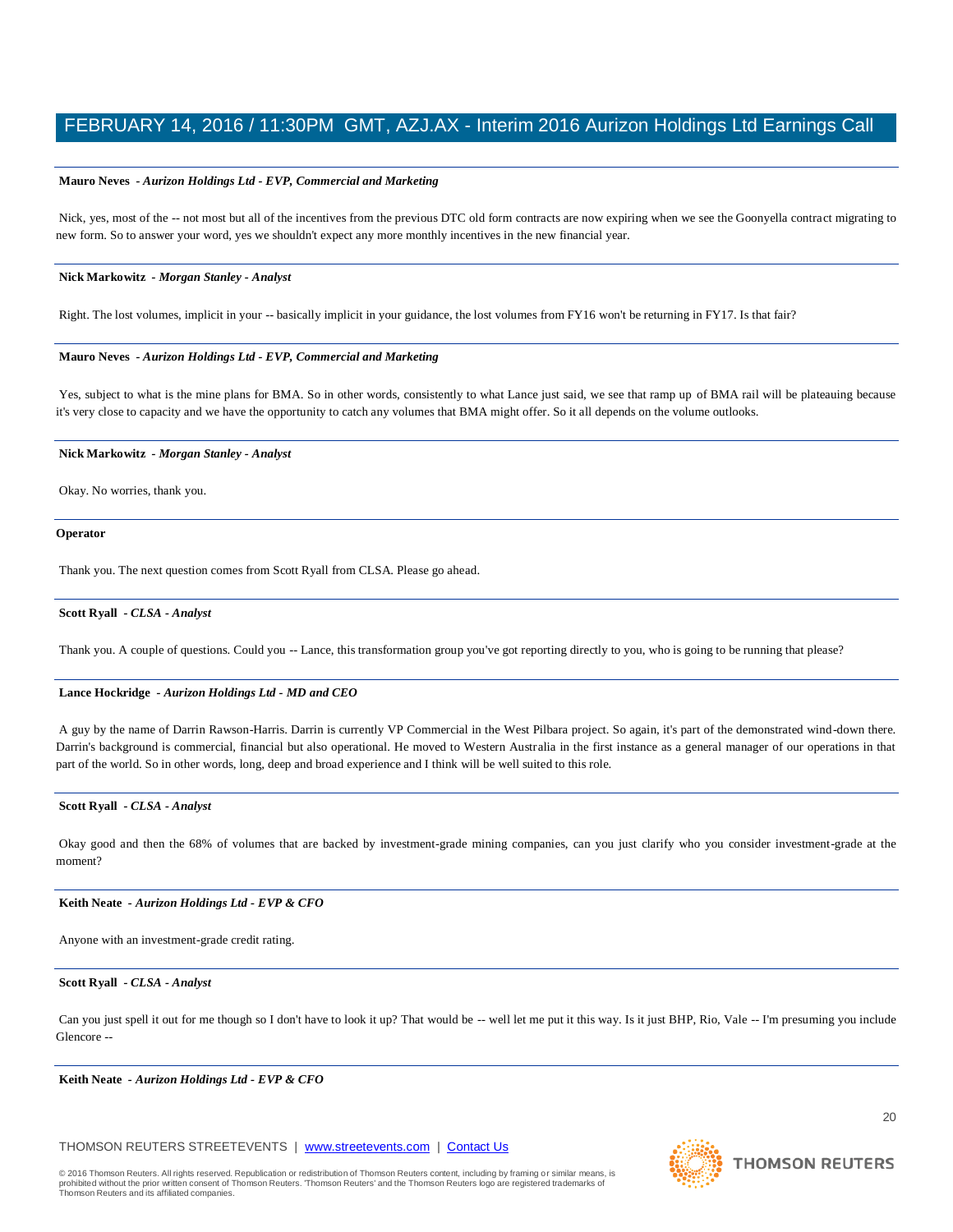That excludes Peabody. If that's where you're going to, Scott, it excludes Peabody but it includes all the usual suspects that you've just nominated.

#### **Scott Ryall** *- CLSA - Analyst*

Okay and Anglo, right? So the five of them?

#### **Keith Neate** *- Aurizon Holdings Ltd - EVP & CFO*

BHP, Glencore, Wesfarmers, Anglo, Yancoal.

#### **Scott Ryall** *- CLSA - Analyst*

Okay, yes. All right. That makes sense. Okay, that's all I had. I think the rest is covered with other questions, thanks.

#### **Keith Neate** *- Aurizon Holdings Ltd - EVP & CFO*

Thanks Scott.

#### **Operator**

Thank you. The next question comes from Nathan Lead from Morgans. Please go ahead.

#### **Nathan Lead** *- Morgans - Analyst*

Yes good morning gents. Just looking at that slide 23, I just sort of wanted to ask a question about what protections are in place if the miners decide to terminate their contracts early, like in FY19 or FY20? Is there some sort of NPV of future Take-or-Pay payments that they've got to pay up to? Secondly, just what protections there are for you guys if one of the mining company customers decides to sell their portfolio to a lower credit quality owner?

#### **Mauro Neves** *- Aurizon Holdings Ltd - EVP, Commercial and Marketing*

So in terms of the contract protections itself, with most of the customers the contract is with the asset. So as long as we are satisfied that the new owner will be capable of bearing the risk of the operation, we normally are happy to facilitate those and one example of that would be the Clermont divestment from Rio some time ago. Every contract will be a bit different but in some cases we have change of control provisions that will allow us to participate in that discussion.

Regarding the future Take-or-Pay, as long as the counterparties still exist, the obligation doesn't cease to exist, if you know what I mean. So the Take-or-Pay is payable as long as the contract is on foot. So in other words, yes we are protected in the long range if, for some reason, the mine decides to be not operating for any reason.

#### **Nathan Lead** *- Morgans - Analyst*

Thank you.

**Operator**

Thank you. At this time we're showing no further questions.

**Lance Hockridge** *- Aurizon Holdings Ltd - MD and CEO* 

#### THOMSON REUTERS STREETEVENTS | [www.streetevents.com](http://www.streetevents.com/) | [Contact Us](http://www010.streetevents.com/contact.asp)

© 2016 Thomson Reuters. All rights reserved. Republication or redistribution of Thomson Reuters content, including by framing or similar means, is prohibited without the prior written consent of Thomson Reuters. 'Thomson Reuters' and the Thomson Reuters logo are registered trademarks o Thomson Reuters and its affiliated companies.